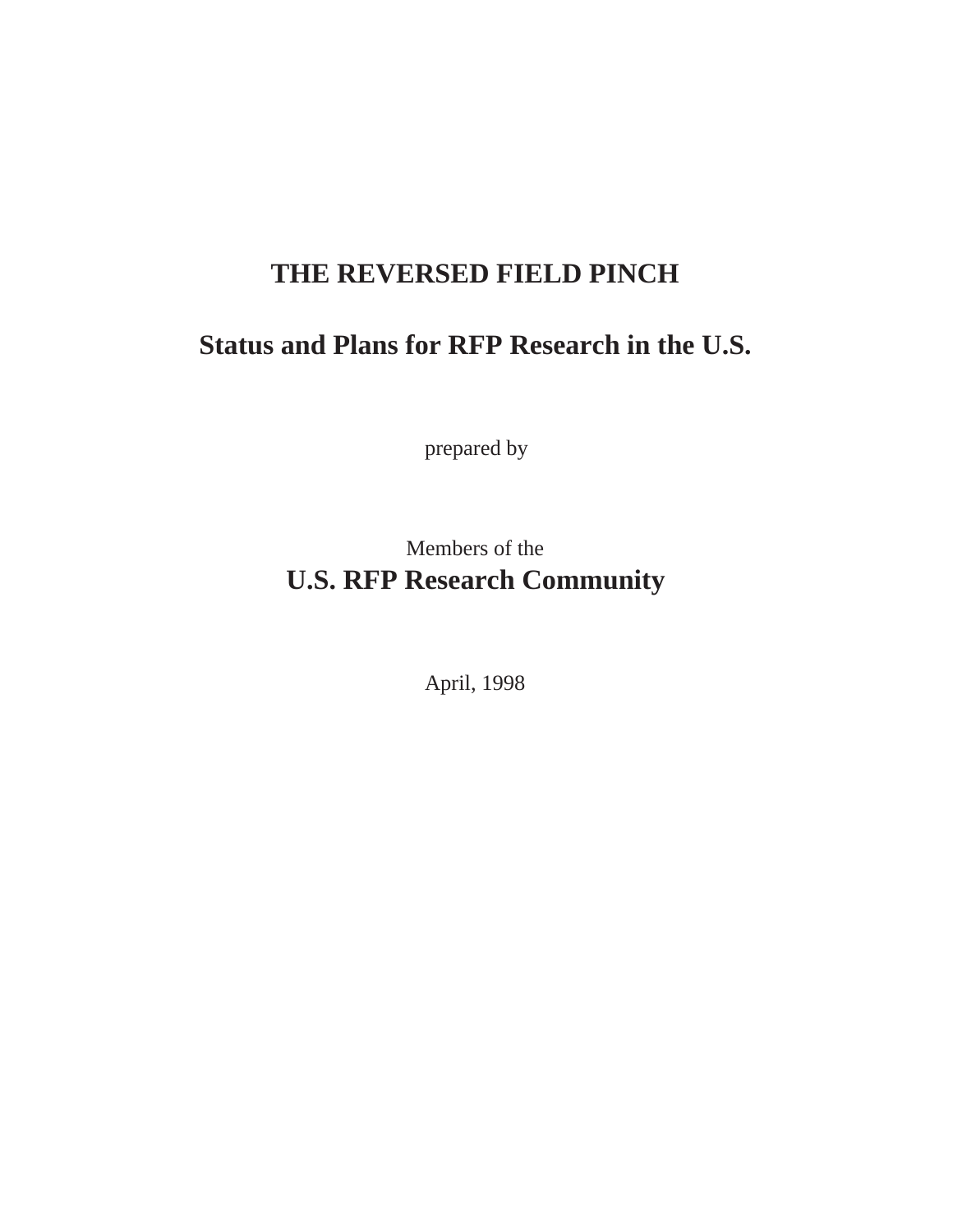# **THE REVERSED FIELD PINCH Status and Plans for RFP Research in the U.S.**

### I EXECUTIVE SUMMARY

The 1990s has seen a rapid growth in the scientific understanding of the RFP, a dramatic increase in energy confinement through exploitation of this understanding, a start of relatively large (in the RFP context) RFP experiments worldwide demonstrating improved operational characteristics, an articulation of possible solutions to many of the scientific challenges confronting the RFP as a reactor, and an affirmation of the potential positive reactor attributes. These advances build upon a long history of RFP research, beginning with the discovery of field reversal in the ZETA device in the 1960s [1]. The intriguing, favorable stability properties that accompanied reversal stimulated research in the 1970s. Experiments then were characterized by short pulse (hundreds of microseconds), dense plasmas with confinement times in the 100 µsec range [2]. The 1980s were marked by a group of very productive experiments, with confinement times up to 0.5 ms, minor radii of about 0.2 m, and plasmas that were sufficiently long-lived (tens of ms) to accommodate detailed studies of RFP equilibrium and fluctuations [3,4,5,6]. During this decade the nonlinear MHD foundation of the RFP began construction [7,8], following on the insight that the RFP can be described as a minimum energy, magnetically relaxed state [9]. The work in these experiments laid the basis for the experiments of the 1990s which increased the plasma size two-fold (to minor radii of 0.5 m) and the confinement time tenfold (to 5 ms) [10,11]. Most importantly, recent physics results led to new insights and a reappraisal of the RFP.

Until recently, the RFP had been viewed as a configuration plagued with large-scale, large amplitude magnetic turbulence. Whereas much of the reactor advantage of the RFP is connected to its relatively weak confining magnetic field, the weak field also carries the penalty of reduced plasma stability. As with other configurations with safety factor  $q$  less than unity, strong magnetic fluctuations arise which lead to anomalous transport. In recent years it was discovered that control of the radial profile of the current density can diminish the magnetic fluctuations and transport. To date, this approach has increased the energy confinement time of the RFP by a factor of five in experiment, opening up a path to improving RFP confinement.

The opportunity presently available to the US in RFP research is rather remarkable. The world program outside the US contains experiments that are at the scale of proof-of-principle devices. However, the research programs are emphasizing the scaling of confinement with plasma current and, to a much lesser extent, the effect on stability of a resistive wall. The outside-the-US world program by itself does not constitute a proof-of-principle program since it does not explore the full breadth of crucial scientific issues for RFP development. The outstanding issues are confinement improvement by advanced techniques, beta limits, current sustainment, control of resistive shell instabilities, power and particle handling, and modifications to the RFP configuration for improved performance. The US RFP program is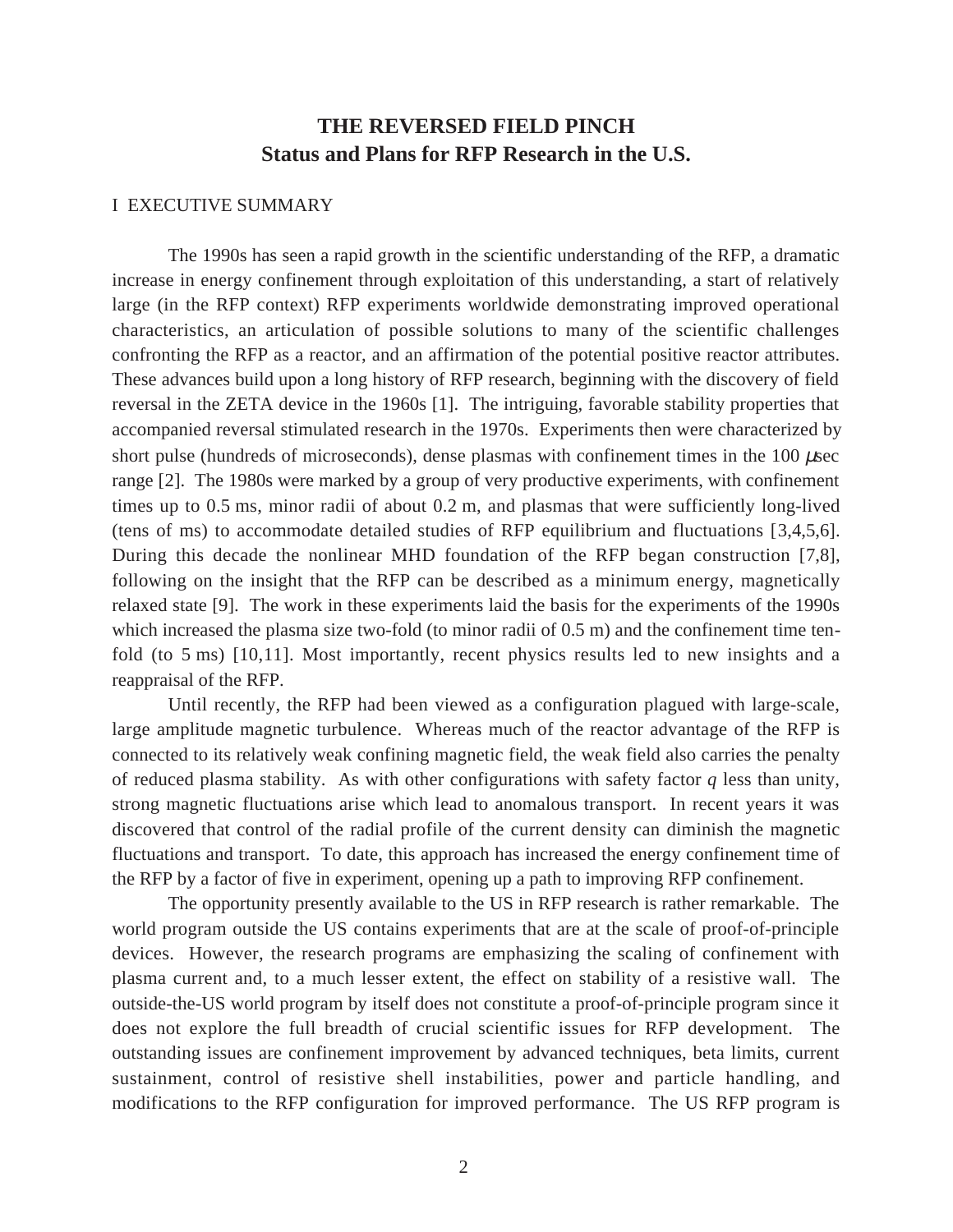poised to attack aggressively most of these outstanding issues. Such a research plan will also have large impact on the very similar issues confronting the neighboring  $q < 1$  configuration of the spheromak.

At present, the US program is focused on confinement improvement by current profile control, coupled to basic physics studies of fluctuations and transport. This focus has produced the best confinement yet achieved in an RFP, as well as a plethora of key physics results. If the US expands its program to encompass a more vigorous attack on confinement improvement and an expansion into studies of beta limits, current sustainment, and modified RFP configurations, then the world RFP effort will sum to a comprehensive proof-of-principle program. The RFP is one fertile area in which the US can be a leader worldwide. Moreover, the nature of the existing and envisioned RFP experiments in the US is such that the cost of a proof-of-principle RFP program is relatively modest.

The purpose of this report is two-fold. In Part A we synopsize the scientific status of the RFP concept and the key, unanswered questions that can be addressed by further research. Part B advances the argument that the RFP is scientifically ready for and in need of a proof-ofprinciple US research program (a readiness articulated by the FESAC 1996 report on alternative concepts [12]), and we define the components and goals of such a program.

The reactor interest in the RFP stems from its low magnetic field. The RFP is similar to a tokamak with its toroidal magnetic field reduced ten-fold. This yields a reactor concept [13] with normal (not superconducting) coils, high beta, very high engineering beta (pressure normalized to magnetic pressure at the field coils), low field and force at the coils, absence of disruptions (observed in experiments), and possibly free choice of aspect ratio (can be determined by engineering considerations possibly without physics constraint). The many challenges which must be met in the areas of confinement, beta limits, stability with a resistive wall, current sustainment, and power and particle handling are described in detail below. The enduring view is that investigation of plasma properties in a very low field configuration permits study of a broad range of issues critical to a broad class of concepts.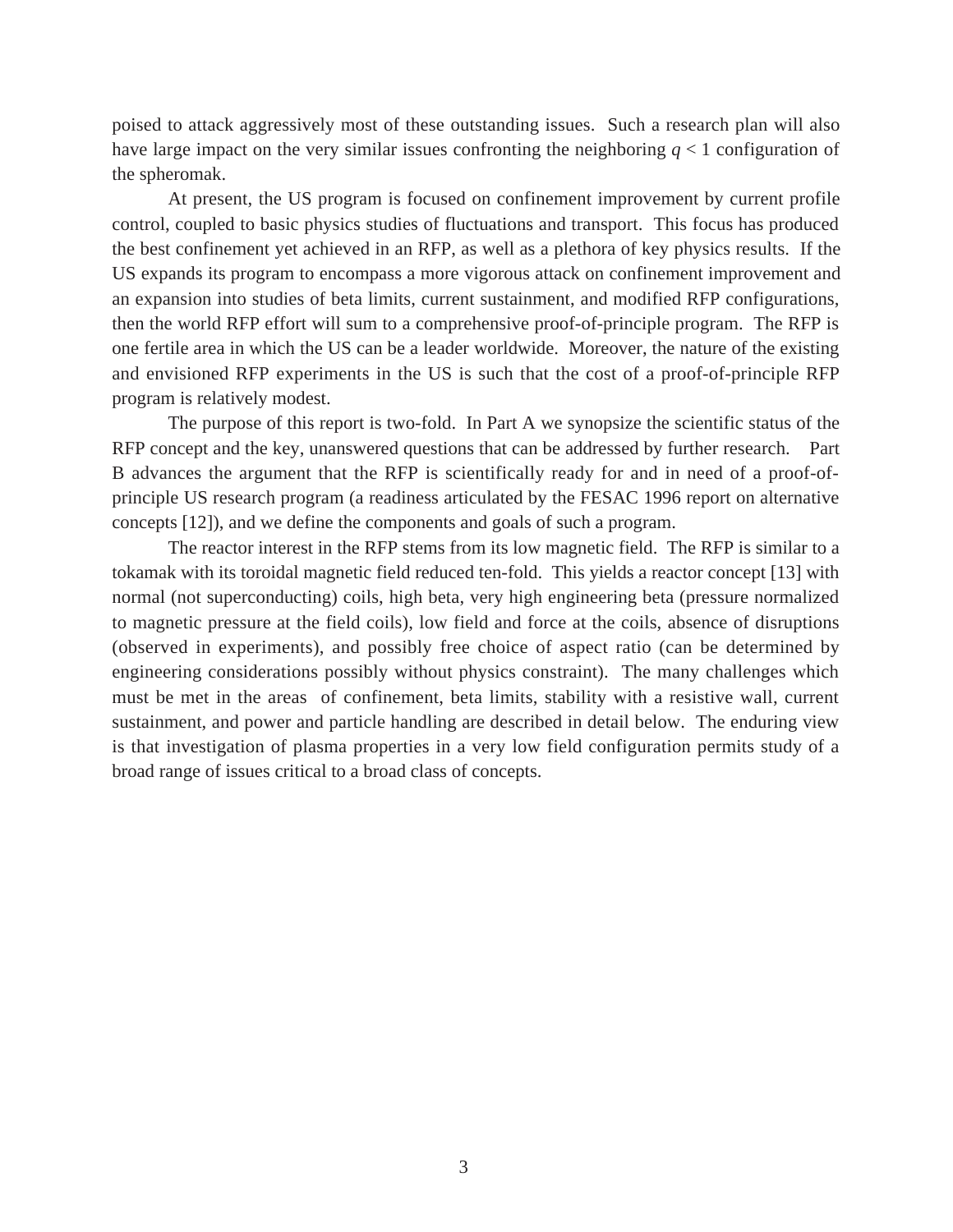# **Contents**

|--|--|--|--|--|

# Part A: Scientific Issues in RFP Research

# Part B: A US Proof-of-Principle RFP Program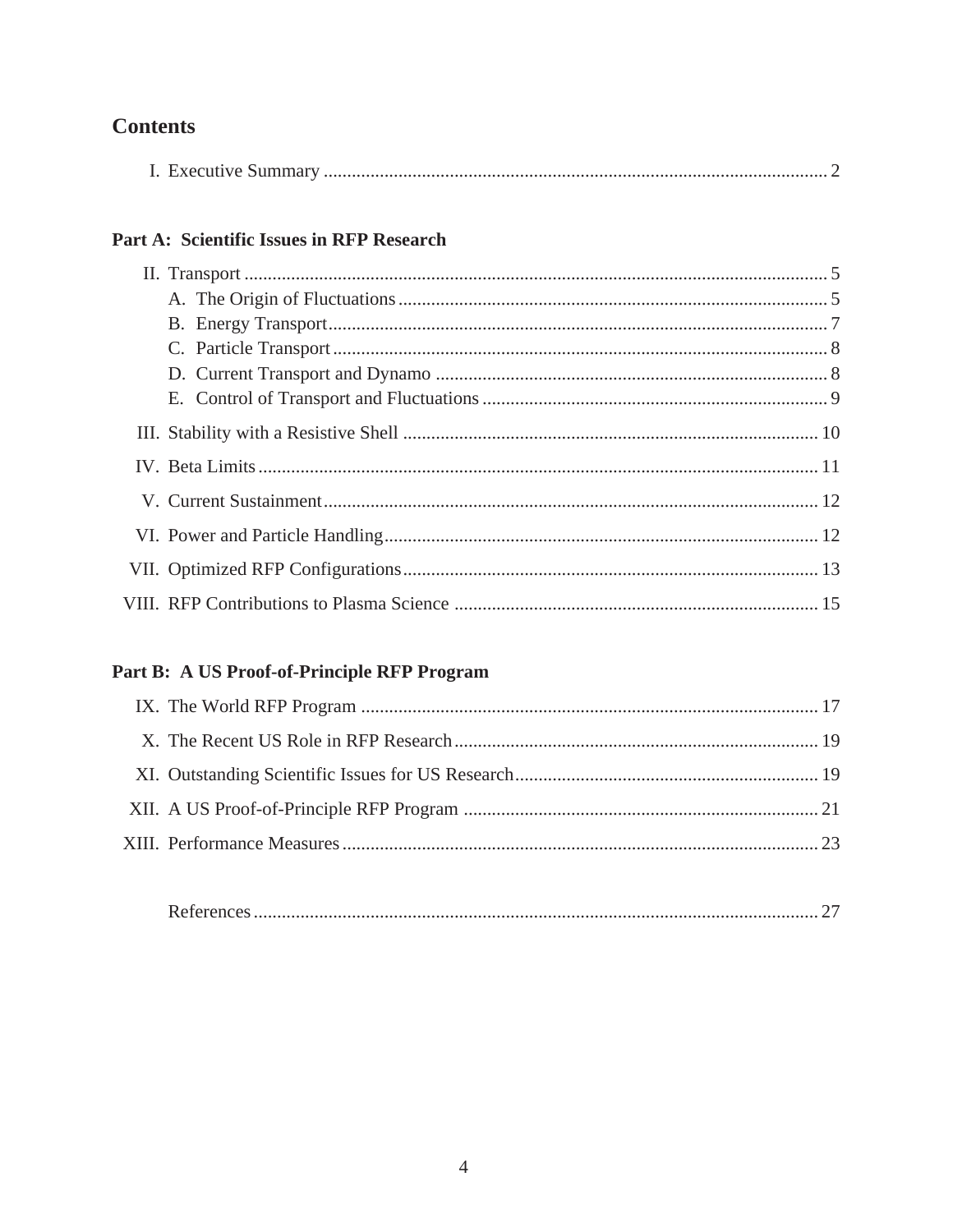### **PART A: SCIENTIFIC ISSUES IN RFP RESEARCH**

Below we summarize the dominant scientific issues for the development of the RFP as a fusion concept. For each issue, we delineate the scientific status and the open questions. In Section II we summarize anomalous transport in the RFP. In Sections IIA to IIE, we treat the origin of fluctuations in the RFP, energy transport, particle transport, current transport and dynamo, and control of fluctuations and transport. We then describe plasma stability with a resistive shell (Section III), beta limits to plasma stability (Section IV), current sustainment (Section V), power and particle handling (Section VI), and optimized RFP configurations (Section VII). The substantial contributions of RFP research to basic plasma science are outlined in Section VIII.

### II TRANSPORT

### IIA The Origin of Fluctuations

*Status:* As described below, both magnetic and electrostatic fluctuations are important for transport in the RFP. It has long been realized that magnetic fluctuations in the RFP and other configurations with safety factor  $q$  <1 will be large. Large scale resistive MHD instabilities are predicted to be linearly unstable [14]. Nonlinear MHD computation is now very advanced, and can predict the spatial structure of magnetic fluctuations. Quasilinear flattening of the current profile and nonlinear mode coupling determine the saturated amplitude of the modes. The results of MHD computation have been compared in detail to experimental measurements of magnetic fluctuations, including the mode amplitude, wavelength spectra [15], radial structure [16], magnetic field polarization, and nonlinear mode coupling [17]. There is excellent agreement, subject to modest differences which may be accountable by the relatively low Lundquist number (normalized electrical conductivity) permitted in computation. The magnetic fluctuation amplitude is about 1%, much larger than in a tokamak. The number of dominant modes is about equal to the aspect ratio *R/a*, and the dominant toroidal mode numbers are centered about  $n=2R/a$ , all with poloidal mode number  $m=1$ . The modes are resonant with the equilibrium magnetic field  $(m/n = q)$  and cause magnetic reconnection. Fluctuations in flow velocity are being measured by fast Doppler spectroscopy, revealing qualitative agreement with computation [18]. The combined nonlinear MHD and experimental study of fluctuations have revealed the dynamics by which the plasma maintains an approximate magnetically relaxed Taylor state.

Recently, magnetic fluctuation control has been demonstrated by controlling the current density profile [19]. To date, this technique has succeeded in halving the fluctuation magnitude. This result is discussed below in the context of transport control. The scaling of magnetic fluctuations with Lundquist number (*S*) is important since it influences the scaling of confinement. Limited Lundquist number scaling studies in MHD computation and in experiment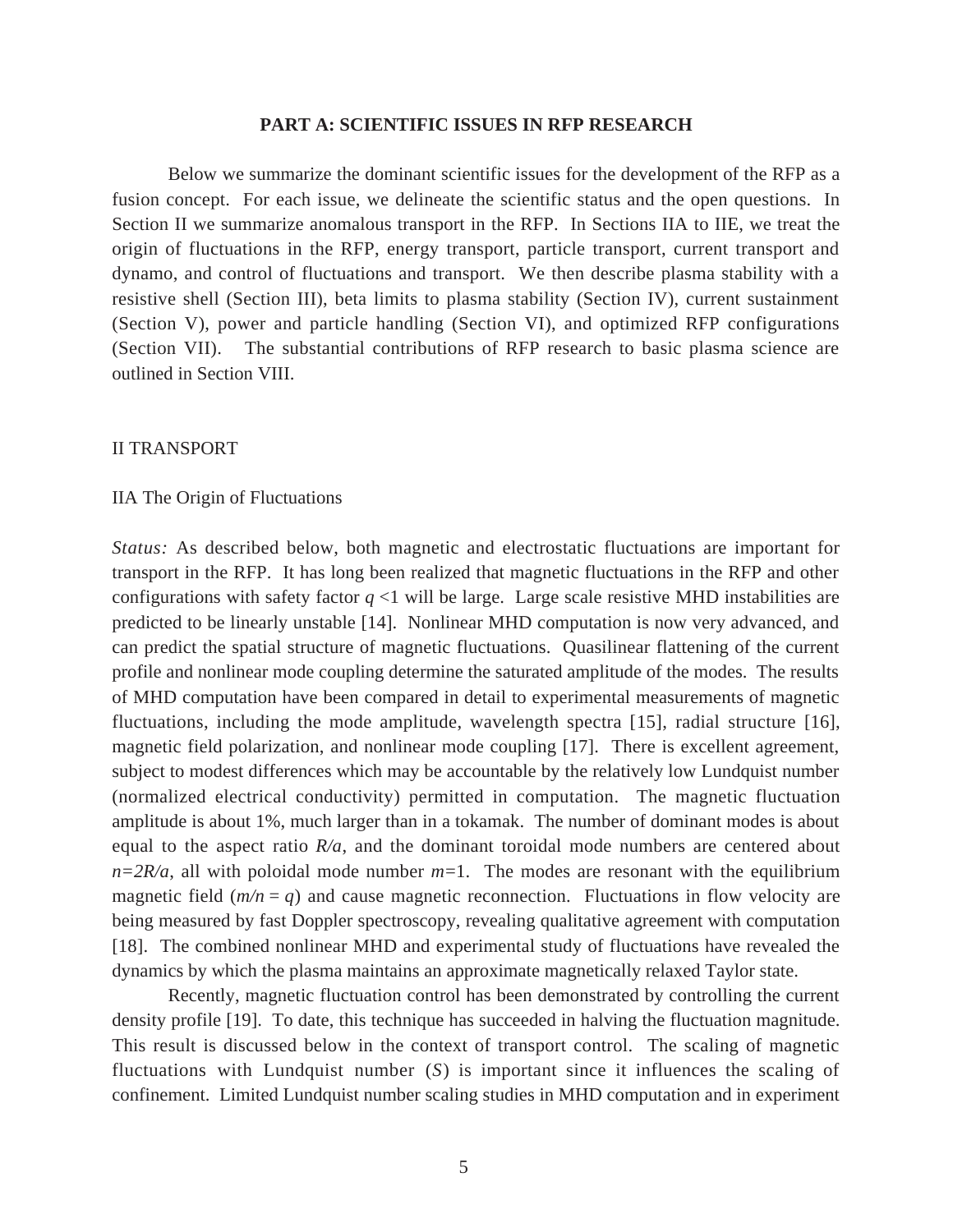indicate that fluctuations scale with a small inverse fractional power of *S* [20]. At shorter wavelength, the magnetic fluctuations in experiment reveal a power law falloff with frequency, characteristic of an inertial range of microturbulence [21].

Whereas understanding of magnetic fluctuations is highly advanced, the theoretical study of electrostatic fluctuations is at a rudimentary state. Fluctuations in density, electric potential, and temperature have been measured in the outer region of the RFP [22,23,24,25]. Part of the fluctuations correlate highly with the magnetic fluctuations, implying a parasitic relationship. However, part is not correlated. Fluctuations resemble, in their amplitude and broadband nature, electrostatic fluctuations in tokamaks and stellarators. However, the origin of electrostatic fluctuations in the RFP is yet undetermined. It has long been expected that resistive interchange modes should be substantial [26], and perhaps rippling modes, but these views have not yet been validated. Nonetheless, recent experiments are demonstrating a degree of control of electrostatic fluctuations, discussed below in the transport context.

*Open Issues:* Three issues of importance remain open for the dominant large scale magnetic fluctuations. First, the scaling with Lundquist number is not fully established in either experiment or theory. As the plasmas become larger and hotter, the Lundquist number will increase, and the variation of fluctuation amplitude becomes an important determinant of transport scaling. More broadly, as the plasmas become increasingly collisionless, the fluctuations may depend on different parameters than the Lundquist number, as has been investigated in other situations displaying collisionless reconnection [27]. Second, the nonlinear mode coupling, although predicted computationally, is not yet quantitatively understood. The fluctuations in the RFP consist of several nonlinearly coupled tearing modes. Hence, the situation is intermediate between the case of a single mode and that of fully developed turbulence, and offers an opportunity to develop an understanding of nonlinear mode coupling in a tractable situation. A related third issue is the interaction of these modes with stationary field errors, which can cause the entire mode structure to lock to the field error. Mode locking is an important issue for the operation of RFP experiments [28,29]. The problem is more complex than that of a tokamak since the locking involves multiple modes [30] rather than a single mode, and a stochastic magnetic structure, rather than a rotating island.

The microturbulent magnetic fluctuations, at shorter scale and higher frequency, possibly offers the model situation of MHD turbulence driven by large scale structure produced by the tearing modes. Theoretical calculation is consistent with this view, but experimental work is needed for confirmation.

A major unknown is the cause of electrostatic fluctuations. Recent experimental results imply that fluctuations can be reduced by sheared  $\mathbf{E} \times \mathbf{B}$  flow, as discussed below in the transport context. The applicability to the RFP of the sheared flow model, as developed for tokamaks and other configurations, requires further work.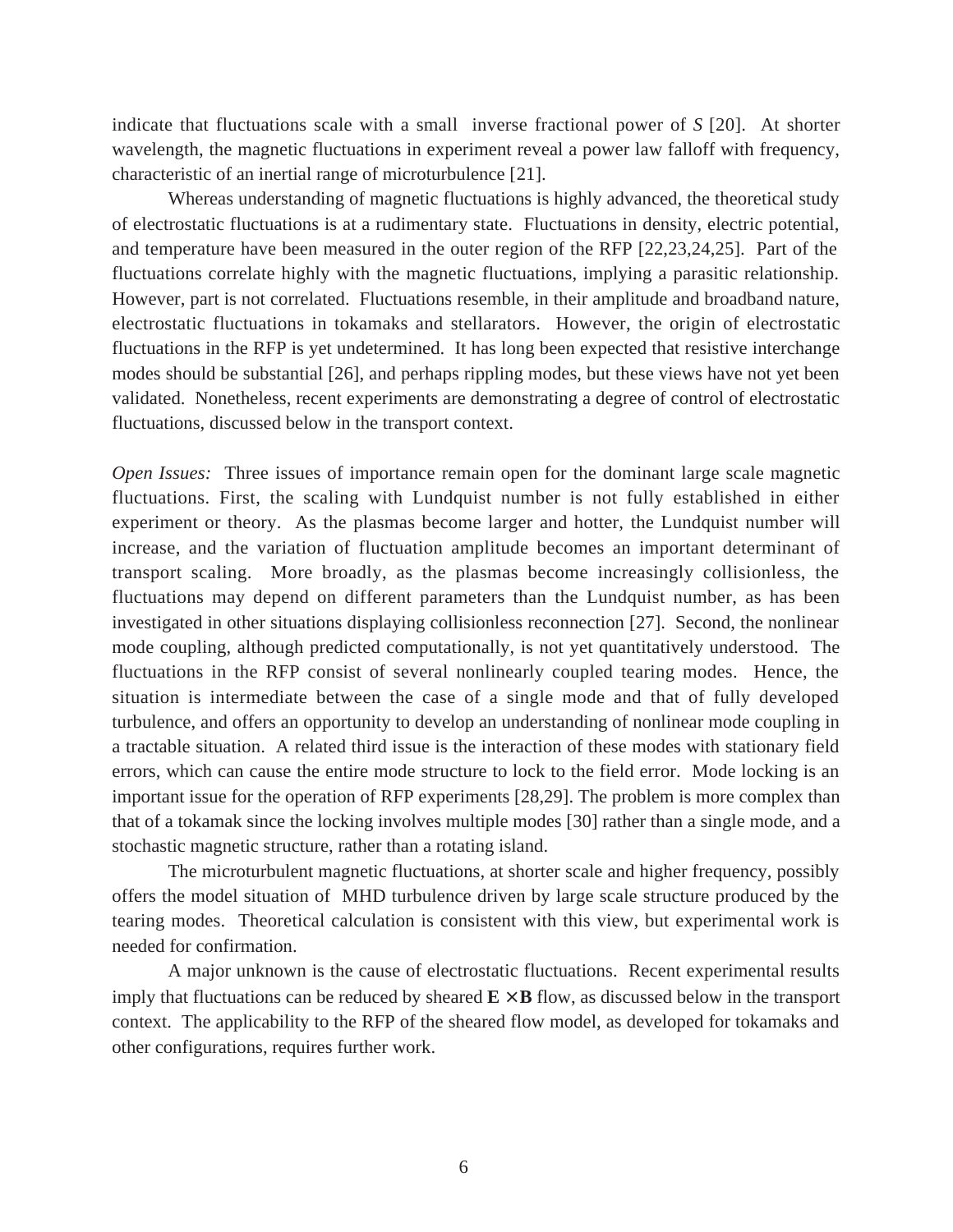### IIB Energy Transport

*Status:* The observed energy transport in the RFP is about one hundred fold larger than the classical prediction (in the RFP, since the poloidal and toroidal magnetic fields are of comparable magnitude, neoclassical effects are weak). Radial profiles of the thermal diffusivity are not well known experimentally since profile information on the stored energy and Ohmic power input has been limited. Nonetheless, electron temperature profiles are relatively flat in the core region, with large gradients in the outer portion of the plasma (although profiles steepen during improved confinement plasmas, as discussed later). There has long been an expectation, supported by MHD computation, that the magnetic field in the core of the RFP is stochasticized by the overlapping of magnetic islands associated with the several dominant magnetic Fourier modes. This view is consistent with inferences from the electron temperature profile. A compelling test of the stochastic diffusion theory was accomplished by measuring the electron energy flux specifically driven by motion of electrons along a fluctuating magnetic field [31]. The magnetic fluctuation driven electron energy flux is obtained from the product of the fluctuations in parallel heat flux and radial magnetic field. Measurements of this energy flux over the outer 20% of the RFP plasma indicate that in the extreme edge (roughly beyond the toroidal field reversal surface) magnetic fluctuations do not drive transport, but within the reversal surface the entire energy flux is driven by magnetic fluctuations. These results are consistent with the expectation that the magnetic field is stochastic inside the reversal surface, where the dominant modes are resonant, but well-ordered beyond. An interesting feature of the energy flux is that it is consistent in magnitude with that expected from stochastic field diffusion (the Rechester-Rosenbluth formula [32]), but with a speed characteristic of the ion thermal speed, not the electron thermal speed. Hence, it appears that an ambipolarity-like constraint operates in the energy transport [33].

Energy flux from electrostatic fluctuations has also been measured in the edge of the RFP, and is observed to be small.

*Open issues:* Magnetic fluctuation induced transport has been investigated in detail only in the outer portion of the RFP, and only for a very limited range of plasma parameters. Hence, it is critical to extend our understanding to the plasma core and to higher values of Lundquist number. Energy transport in the extreme edge remains a mystery since neither measurements of magnetic transport nor electrostatic transport have yet revealed the cause. Also it is necessary to continue to expand profile diagnosis for determination of the thermal (and other) diffusivity profile, particularly in the core.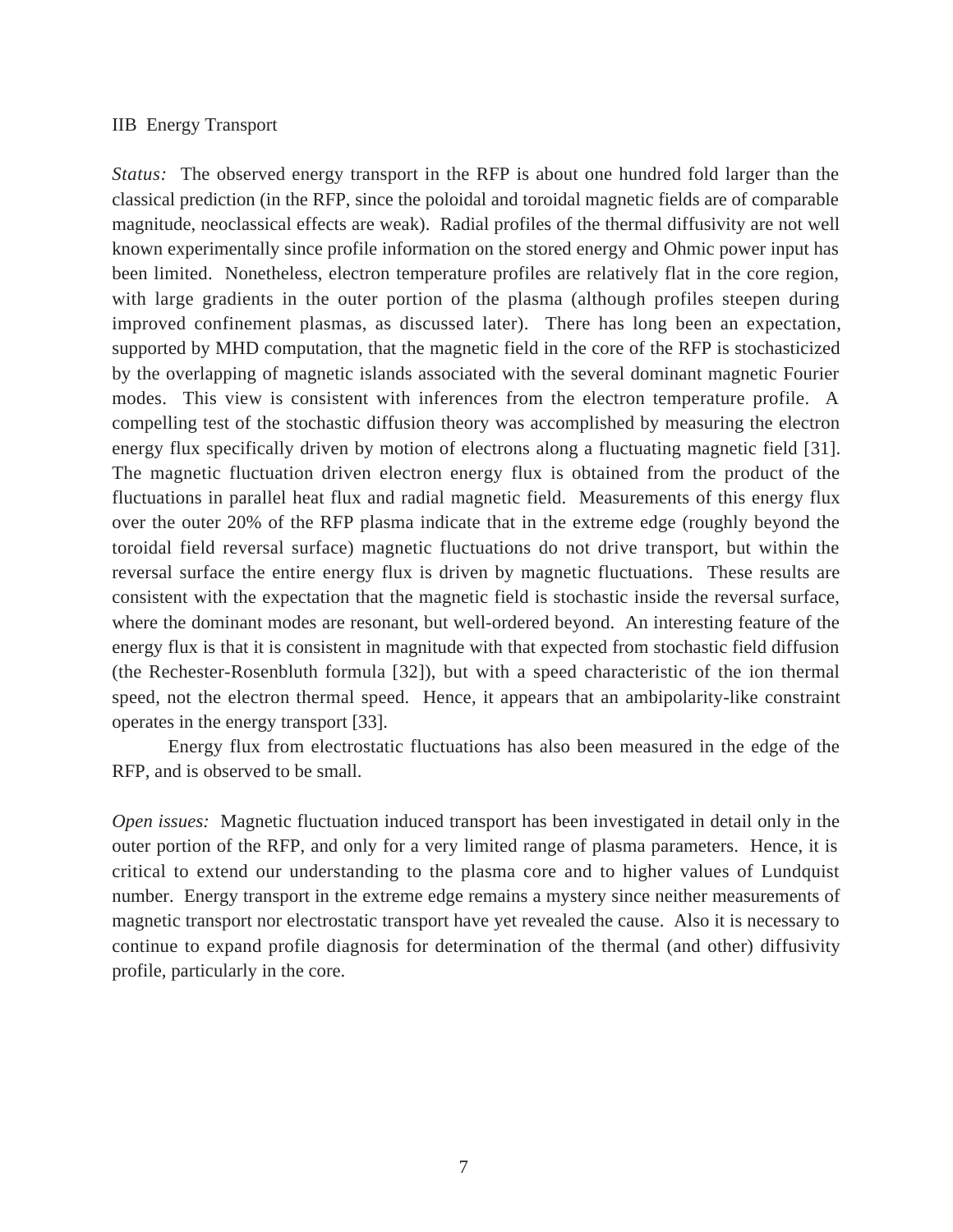### IIC Particle Transport

*Status:* Particle transport in the RFP is anomalous by the same factor as for energy transport. The situation with regard to magnetic fluctuation induced particle transport is also similar to that for energy transport: direct measurement of electron flux from magnetic fluctuations (from the correlated product of the fluctuation in the parallel electron flux and radial magnetic field) proves that the transport is magnetic within the reversal surface [34]. However, outside the reversal surface, in the extreme edge, the particle flux is measured to be driven by electrostatic fluctuations [22-25].

*Open issues:* As for energy transport, the core particle transport from fluctuations remains largely undiagnosed.

### IID Current Transport and Dynamo

*Status:* The RFP exhibits the special property that the confining axisymmetric magnetic field is, in part, self-generated by the plasma [35]. The self-generation of current and magnetic field, by mechanisms related to plasma flow, is referred to as the dynamo effect, in analogy with similar effects in nature (astrophysical and planetary dynamos). In the RFP, the current generation may also be cast as the radial transport of parallel current. There are several theoretical models, or ideas, which have been developed or posited to explain the RFP dynamo. The explanation most highly developed, with a strong theoretical grounding, is the MHD dynamo [36,37,38,39]. In the MHD dynamo, current is driven by the electromotive force experienced by the moving plasma, arising from the product of fluctuations in the plasma fluid velocity and magnetic field. The fluctuations are tearing fluctuations. A fully self-consistent, nonlinear model predicts dynamo action. Alternatively, the "kinetic dynamo" mechanism depicts the radial transport of current by the parallel motion of electrons along the chaotic magnetic field generated by the tearing fluctuations [40]. Appealing from an intuitive viewpoint, the inclusion of the self-consistent reaction of the transported electrons on the fluctuations diminishes the effect [41]. Finally, mechanisms resulting from pressure fluctuations have been suggested (a "diamagnetic dynamo") [42].

The MHD dynamo agrees with experimental measurements in the edge of collisionless plasmas in which the electromotive force has been measured by separate measurements of the velocity and magnetic field fluctuations [43]. Spectroscopic measurements of velocity fluctuations in the core also support the MHD model [44]. However, the presence of energetic electrons in the edge plasma with energies characteristic of the core, are consistent with the kinetic dynamo mechanism [45]. Finally, the diamagnetic dynamo has been measured to be active in the edge of collisional RFP plasmas [42].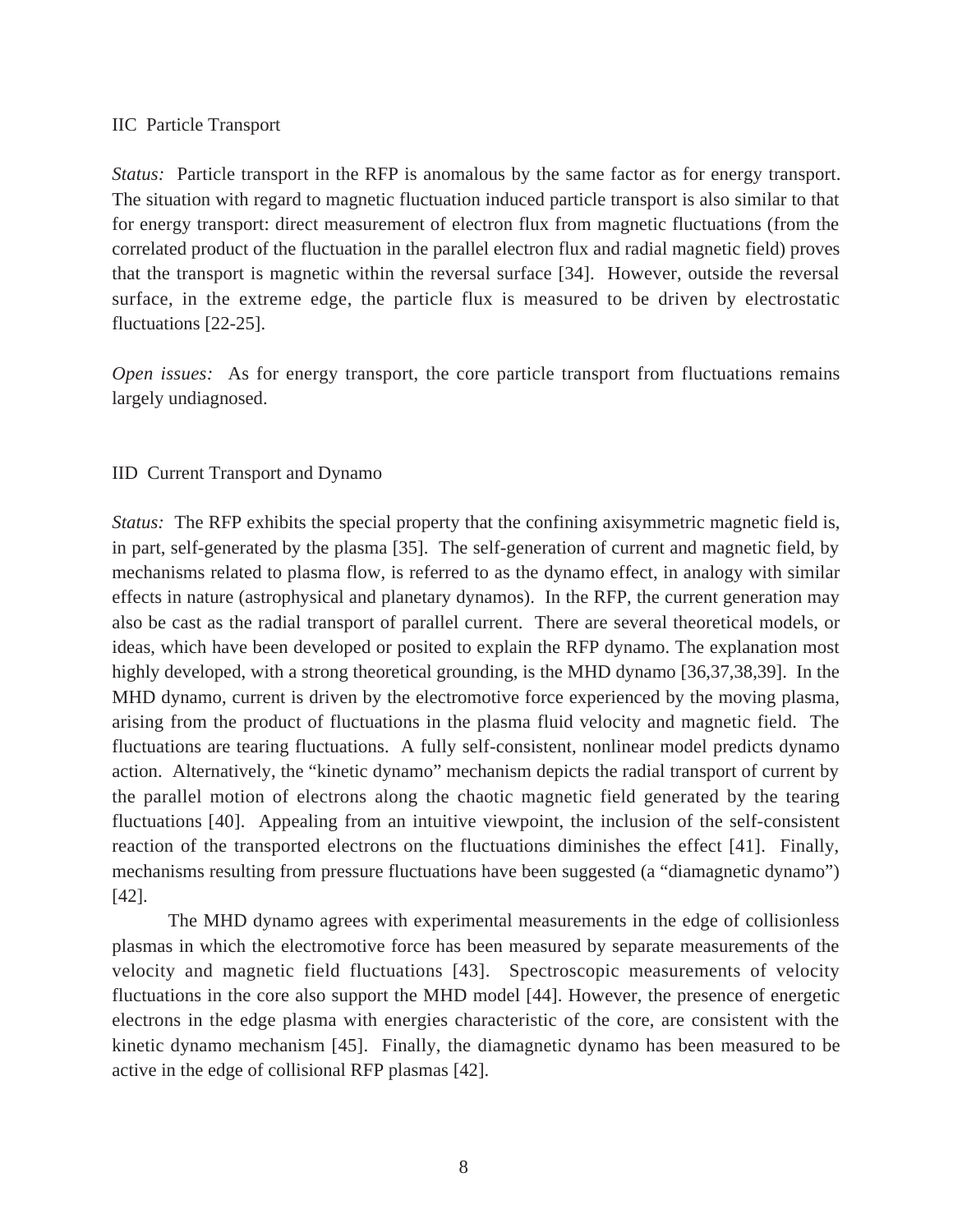*Open Issues:* Despite the persuasiveness of the standard MHD model of the dynamo, it remains to determine experimentally which dynamo mechanisms are active under which physical conditions. Definitive measurement of each dynamo mechanism requires local measurement of a variety of fluctuating parameters, including flow velocity, electron pressure, parallel electron pressure, and magnetic field. It remains a rich topic for research. Theoretically, the kinetic and diamagnetic dynamos must be brought to the level of the MHD dynamo. Indeed, pressure effects have not yet been treated theoretically. A thorough understanding requires a two fluid treatment.

### IIE Control of Transport and Fluctuations

*Status:* Above we argue that the magnetic fluctuations are understood to be tearing instabilities fueled by the spatial nonuniformity of the current density profile. We also describe evidence that the magnetic fluctuations produce the anomaly in energy and particle transport in the RFP core, as expected from computed stochasticity in the magnetic field. From this understanding, it is expected that control of the current density profile may reduce or eliminate the energy source for the fluctuations, and thereby reduce the fluctuations and transport. Nonlinear MHD computation with auxiliary current profile control supports this view [46,47]. Current profiles can be obtained which suppress the dominant global modes. The auxiliary driven edge current provides the field reversal, eliminating the need for the fluctuation-driven dynamo.

An initial experimental implementation of a coarse form of current density control has increased the energy confinement time by roughly a factor of five (from about 1 ms to 5 ms) [19]. The current profile was altered by applying an inductive poloidal electric field (which is mainly parallel to the edge magnetic field) during a discharge. This produces a transient edge current. The plasma responds with a halving of magnetic fluctuation amplitude, an increase in electron temperature by about 50%, and a factor-of-three reduction in Ohmic input power (leading to the five-fold confinement increase). Inductive current profile control is transient and unable to finely tailor the profile. Hence, the present five-fold confinement increase does not represent a confinement limit, but rather the limit of the current profile control technique.

Recently, a second form of confinement improvement has emerged through alteration of the  $\mathbf{E} \times \mathbf{B}$  velocity flow profile. This has occurred in two manifestations. First, electrical biasing of the RFP plasma (through insertion of biased electrodes in the plasma edge) has doubled the particle confinement time [48]. Second, under certain operating conditions (deep reversal, low density, clean walls) the plasma confinement time increases about three-fold [49]. The confinement increase is accompanied by a narrow edge  $\mathbf{E} \times \mathbf{B}$  shear layer, and reduction in both magnetic and electrostatic fluctuations (both large and small scale) in the edge. The applicability to the RFP of the paradigm of shear flow reduction of turbulence, highly developed for the tokamak, is a topic of present research.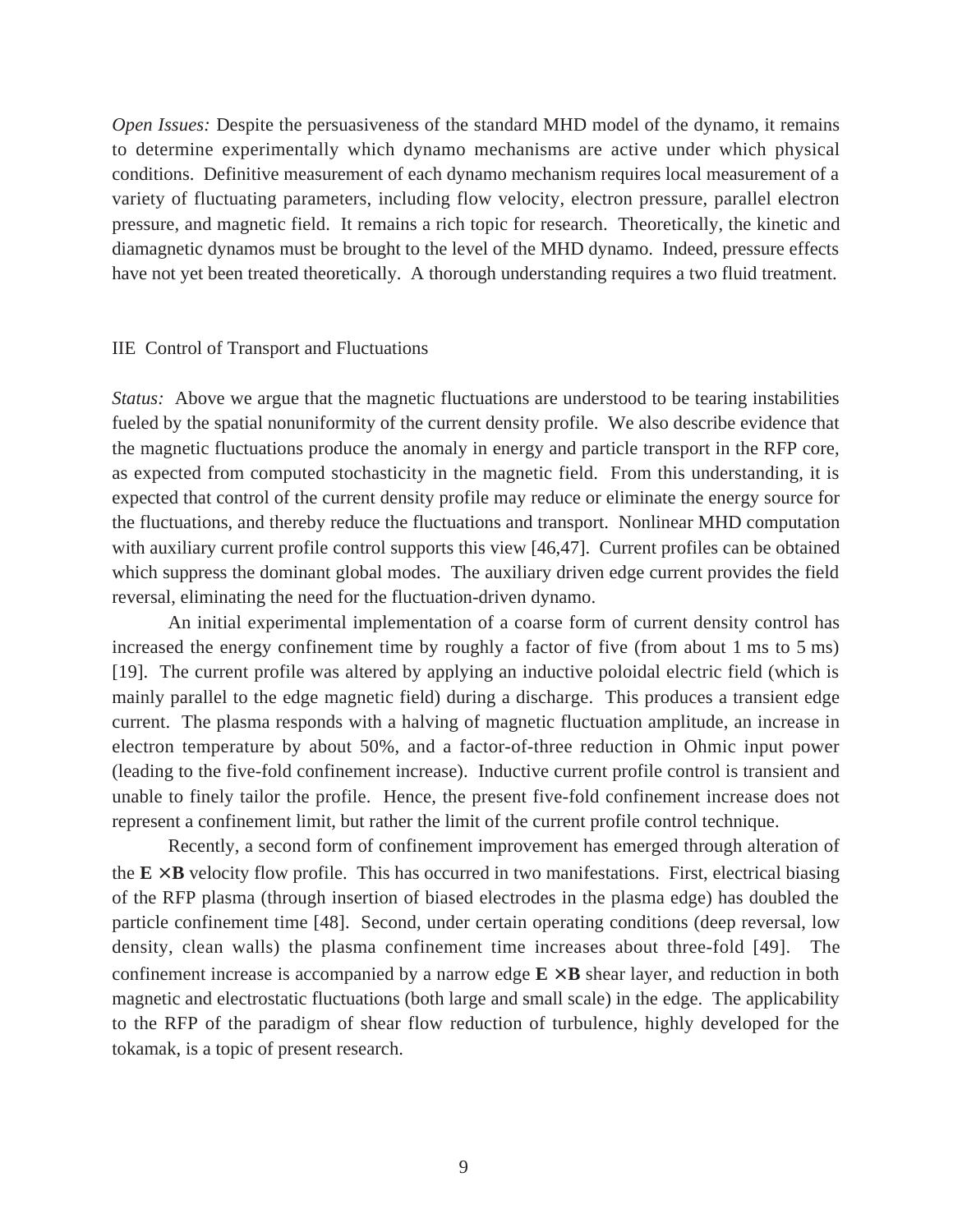*Open issues:* The improvement in confinement by current profile control is still an emerging research area. The next steps are to develop profile control techniques which can finely control the current continuously. Experiments are underway to drive edge current continuously by the electrostatic injection of current from miniature current (plasma) sources inserted into the edge of the RFP plasma [50]. Such a technique is steady-state, but does not offer fine control. Current drive by electromagnetic waves is expected to be the optimal technique. Lower hybrid waves have been shown theoretically to be appropriate for profile control [51,52], and experiments are beginning. The larger issue for confinement improvement by current profile control is the determination of the ultimate confinement limit. Can magnetic fluctuation induced transport be eliminated? Can a current profile be achieved for which the magnetic fluctuations are smaller scale and localized to a narrow edge region with little effect on transport? If so, how severe will be the residual electrostatic transport?

The influence of shear flow on RFP fluctuations and transport is a new area. Many fundamental questions remain. Does shear flow affect large scale electrostatic fluctuations and magnetic fluctuations, in addition to the small-scale electrostatic turbulence typical of tokamaks? Does coupling of electrostatic fluctuations to the large magnetic fluctuations alter the dynamics? Research into these questions is beginning.

### III STABILITY WITH A RESISTIVE SHELL

*Status:* MHD stability of a stationary RFP without feedback of instabilities requires that the plasma be surrounded by a close-fitting conducting shell. In the absence of a perfectly conducting shell, the plasma is linearly unstable to ideal, nonresonant kink instabilities which grow on the resistive timescale of the shell [53,54]. Nonlinear MHD computation has been used to study the resistive wall problem in detail [55]. In addition to kink modes, it is observed that resistive tearing modes, which exist at a saturated amplitude with a conducting shell, also grow. The growing tearing modes produce a fluctuation induced electromotive force field which opposes the plasma current in the core. Thus, to maintain the current constant in the computation, the loop voltage increases steadily. Hence, MHD predicts that an RFP plasma persisting for a time longer than the shell penetration time will require additional stabilization (e.g., feedback or rotation). Initial computational study of feedback of the resistive modes, indicates that targeting a few dominant modes is sufficient [56]. Modest rotation produces near to perfect conducting boundary conditions for resonant modes, but for nonresonant modes, near-Alfvenic velocities may be required for stabilization [57].

Experiments in the HBTX device operated with a resistive shell displayed growing modes in rather close agreement with prediction [58]. Both external kink and resonant modes experienced growth on the resistive shell time scale. As the modes grew, the reversal deepened (as the dynamo increased in strength) and the loop voltage increased, also in agreement with prediction. The current terminated as the applied loop voltage could not match the required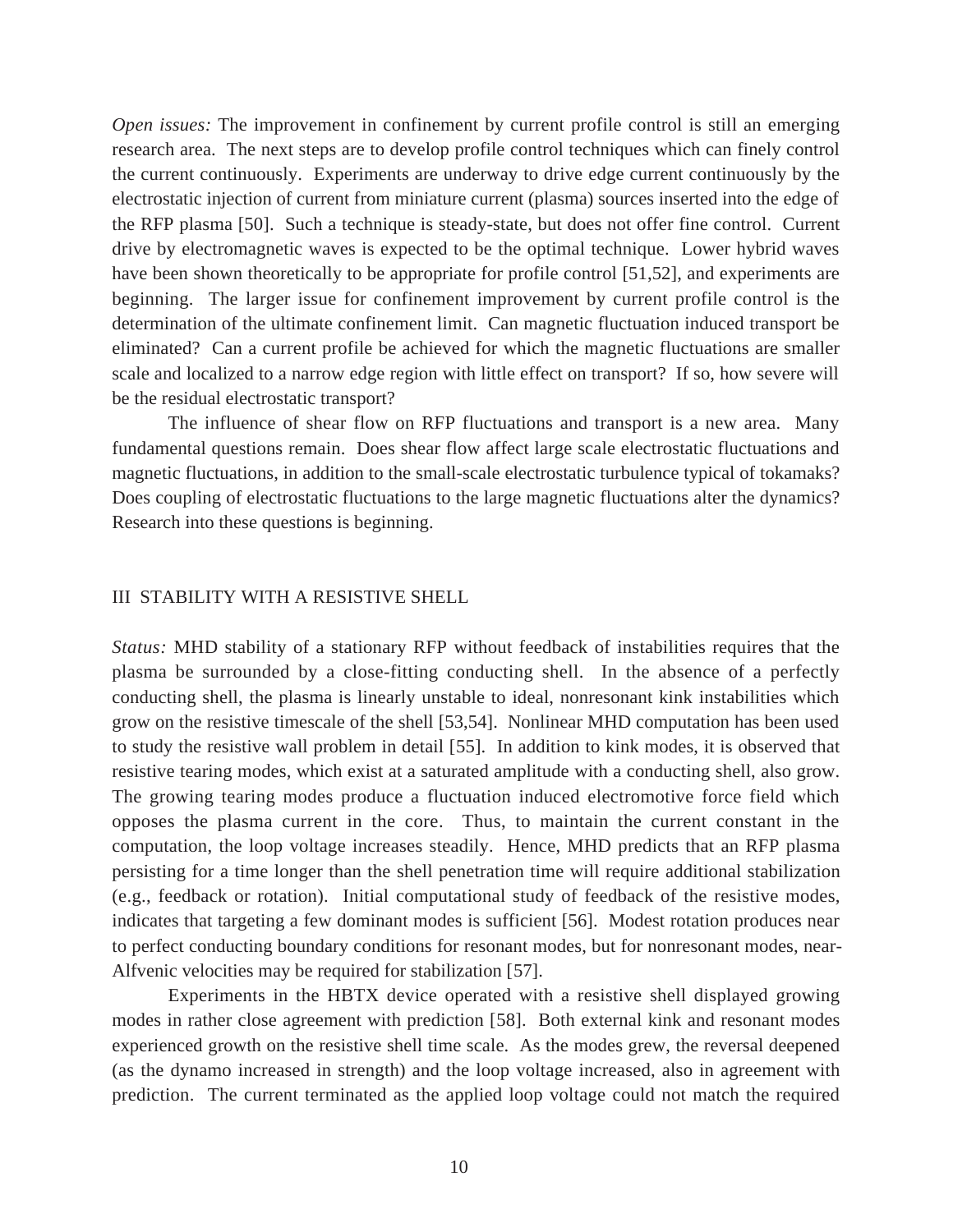increase. Although, this picture appears to be convincing, similar experiments in the OHTE RFP with a resistive shell produced different results [59]. Resonant modes grew in amplitude, but would then decay without terminating the plasma. Both experiments were ended before the reason for the differences was discovered.

Feedback of the ideal external kink modes was accomplished in HBTX [60]. Application of feedback from magnetic coils suppressed mode growth in the presence of a resistive shell, and maintained the mode amplitude at a selected noise level. Whereas feedback was successful, the growth of resistive modes, which were not feedback controlled, continued to enhance the loop voltage and lead to plasma termination. The next step in the experiment was to apply similar feedback to the resistive modes. However, the experiment was shut down prior to the test.

*Open issues:* The next steps in the resistive shell issue are to determine the behavior of the modes experimentally (i.e., to resolve the difference between the HBTX and OHTE results) and, if needed, to devise and apply stabilization techniques. The problem is similar to that of the advanced tokamak at high beta, with the added complexity that in the RFP several modes are simultaneously unstable and nonlinearly coupled. The RFP plasma is an excellent candidate for tests of multi-mode feedback control schemes and "smart" shell concepts [61].

### IV BETA LIMITS

*Status:* The poloidal beta value (ratio of volume-averaged plasma pressure to surface magnetic pressure) is limited by pressure-driven MHD instabilities. A key feature of the RFP is that the total beta value (taking, for example the volume-averaged magnetic pressure) is about equal to the poloidal beta, since the poloidal and toroidal fields are comparable. Hence, the total beta can be relatively large.

The RFP contains average bad curvature, dominated by the poloidal field, since  $q < 1$ . Stability is provided by magnetic shear—the field line rotates more than 90<sup>o</sup> from the center to the edge. Pressure profiles are found which can be ideal MHD stable up to poloidal (and total) beta values of about 50% [62]. Ballooning effects are weak, since the curvature does not vary strongly along a field line.

All RFP experiments operate routinely at beta values of about 10%, and values of 20% have been obtained at relatively low plasma current. These values are obtained in plasmas with Ohmic heating only (auxiliary heating has not yet been applied to the RFP). It is not yet determined whether the beta values presently achieved represent a stability limit, or are merely set by the limited Ohmic input power.

Large-scale resistive pressure-driven MHD instabilities have not been examined in detail. Initial MHD computation, in connection with studies of current profile control of tearing instabilities, indicates that as the current source of instabilities is reduced, the pressure will increase until pressure begins to drive tearing instabilities in the beta range of 25% [47]. In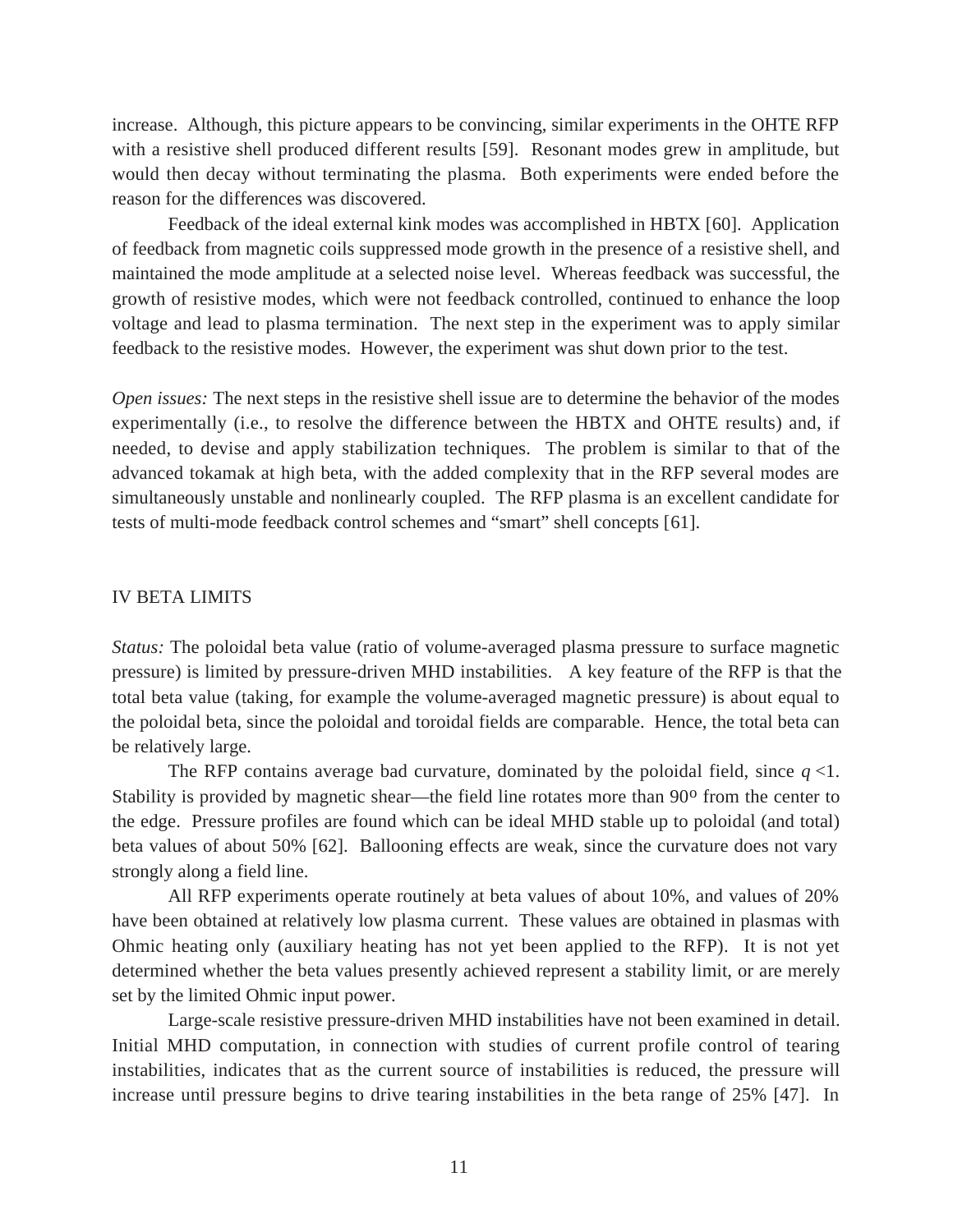addition, resistive interchange fluctuations are always unstable and have been investigated as a possible cause of anomalous transport in the RFP, particularly in the edge.

*Open issues:* The next major step is to determine the beta stability limit experimentally. Present experiments operate below theoretical stability limits. Auxiliary heating is necessary to increase beta, and to distinguish the beta-limiting effects of stability and transport.

### V CURRENT SUSTAINMENT

*Status:* Present RFP reactor concepts envision steady-state operation. Sustainment of the plasma current is a critical issue which has received relatively little focused effort. The current drive challenge for the RFP is larger than for the tokamak since the self-driven neoclassical bootstrap current is small and the poloidal beta value is relatively small (so that for a given plasma pressure the toroidal current drive requirements are severe). The technique of Oscillating Field Current Drive (OFCD) has been proposed which exploits the magnetic relaxation property of the RFP [63,64]. If the toroidal and poloidal loop voltages are oscillated  $90^{\circ}$  out of phase, net time averaged magnetic helicity is injected into the plasma. The injected helicity supports the helicity decay resulting from plasma resistance, and the plasma relaxation maintains the current density profile roughly constant. An equivalent view is that the oscillating voltages drive a net edge current which penetrates by the anomalous process associated with relaxation and reconnection. In the TITAN reactor study, it was estimated that OFCD could sustain the 18 MA toroidal current with an efficiency of about 0.3 A/W (including driver efficiency and transmission losses). OFCD (also known as *F*-Θ pumping or AC helicity injection) received an experimental test at a perturbative level. A trace amount of current (5% of the total) was driven by OFCD [65].

*Open issues:* OFCD requires a definitive experimental test in a plasma large enough (with resistance small enough) that the required voltage oscillations are manageably small. Two questions requiring experimental tests are the efficiency of the current drive and the effect of current drive on transport. A concern of the technique is that the relaxation process that transports the edge-driven current inward will also transport energy outward.

### VI POWER AND PARTICLE HANDLING

*Status:* Power and particle handling are important issues for any reactor concept, but especially so for the RFP as a potentially compact, high power density reactor core. However, present and past RFP devices have not had to deal with these issues in detail given the relatively short duration of the plasma pulse. Typically RFP devices use graphite, molybdenum, or other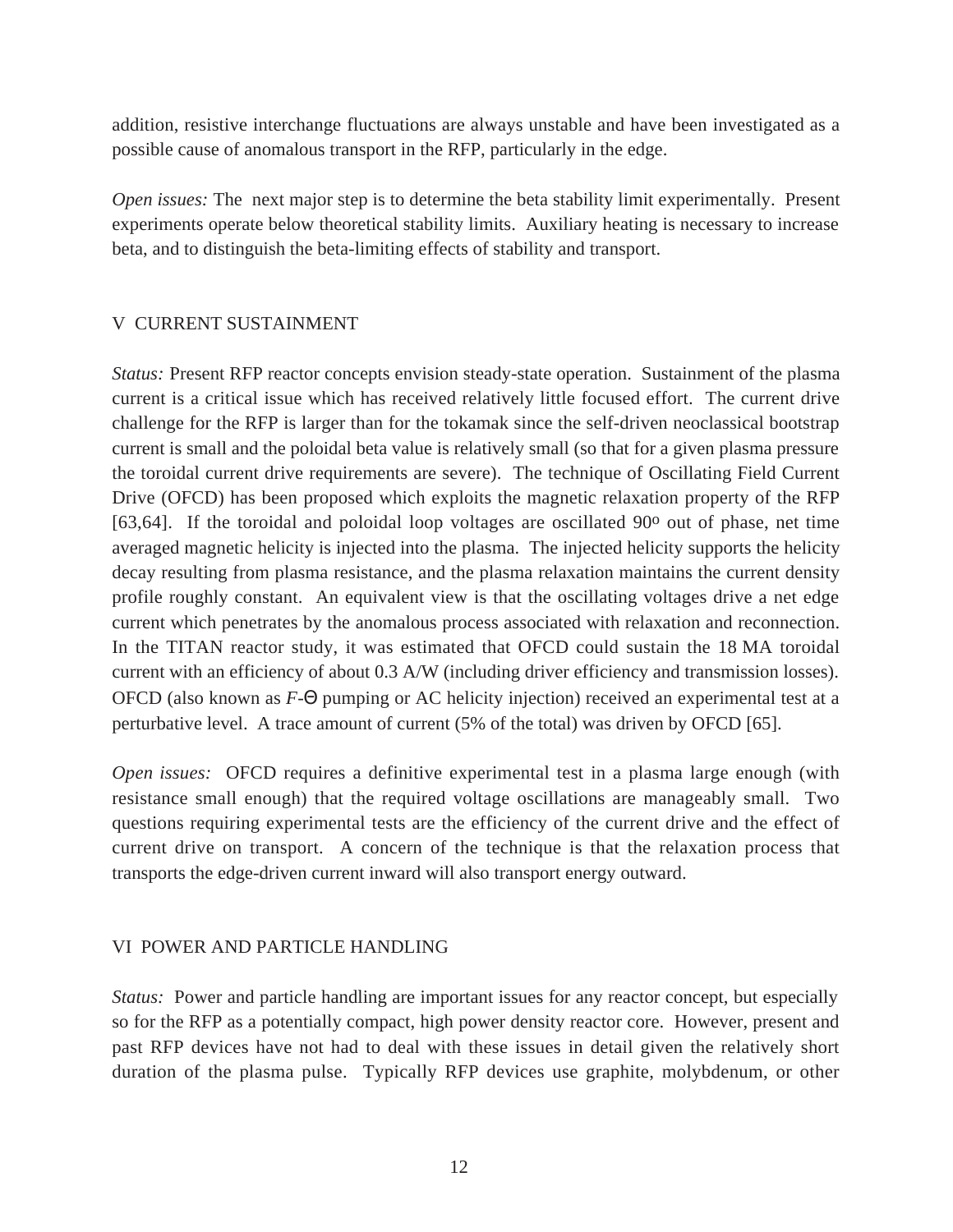refractory materials to protect sensitive areas in contact with the plasma. Only the RFX and T2 devices have full coverage graphite first walls.

Presumably much of the particle and power handling knowledge base currently being developed in the larger fusion research community (mostly the tokamak community) will directly transfer to the RFP. But there are several RFP specific features which need to be considered. For example, because the dominant magnetic field component at the plasma surface is poloidal, a poloidal divertor would require large divertor coil current. In the TITAN reactor study, a toroidal field divertor was chosen instead [13]. However, most of the power was not deposited in the divertor, rather it was assumed to radiate uniformly on the first wall surface by deliberately doping the plasma with a small amount of xenon. The divertor functioned primarily to exhaust helium. Consequently the uniform first wall heat load (radiation) in TITAN was 4.6 MW/m<sup>2</sup> and the neutron load was 18 MW/m<sup>2</sup>. Impurity doping experiments were carried out in which the radiated power fraction could be increased to nearly 100% without affecting the central temperature or global confinement time of the plasma [66].

The RFP divertor (operating on either the toroidal or poloidal magnetic field) must be carefully designed to avoid decreasing MHD stability by moving the plasma far from the stabilizing shell. It is known that the stability of the RFP is decreased with a vacuum (currentfree) interspace between the plasma surface and shell [54]. Also, the harmonic structure of the divertor field might need to be chosen so as not to interact with unstable modes. Only one (smaller) RFP device operates with a divertor, TPE-2M in Japan [67]. Both poloidal and toroidal magnetic field divertor configurations are produced, and the program emphasis is studying the divertor impact on MHD stability and impurity control.

*Open issues*: When TPE-2M completes its scheduled operation (roughly within a year), dedicated studies of diverted RFP plasmas and their MHD stability will be placed on hold. A related issue which affects power and particle handling is mode locking. The nonlinearly interacting band of tearing modes tends to form a spatially localized perturbation which concentrates the plasma-wall interaction. When these modes lock, the power flux to the first wall is not uniform. Learning how to prevent mode locking is already an intense area of RFP research.

### VII OPTIMIZED RFP CONFIGURATIONS

Understanding of the RFP has evolved to the point that modified RFP configurations can be devised: "advanced RFP" concepts which are designed to improve the RFP. Perhaps the first successful example of a modified RFP is one with current profile tailoring for magnetic fluctuation reduction. However, an exciting prospect is to optimize the RFP profiles (current density, pressure and flow) and geometry (plasma shape, aspect ratio, and external transform). These features of the equilibrium can affect the stability and transport of the RFP. Theoretical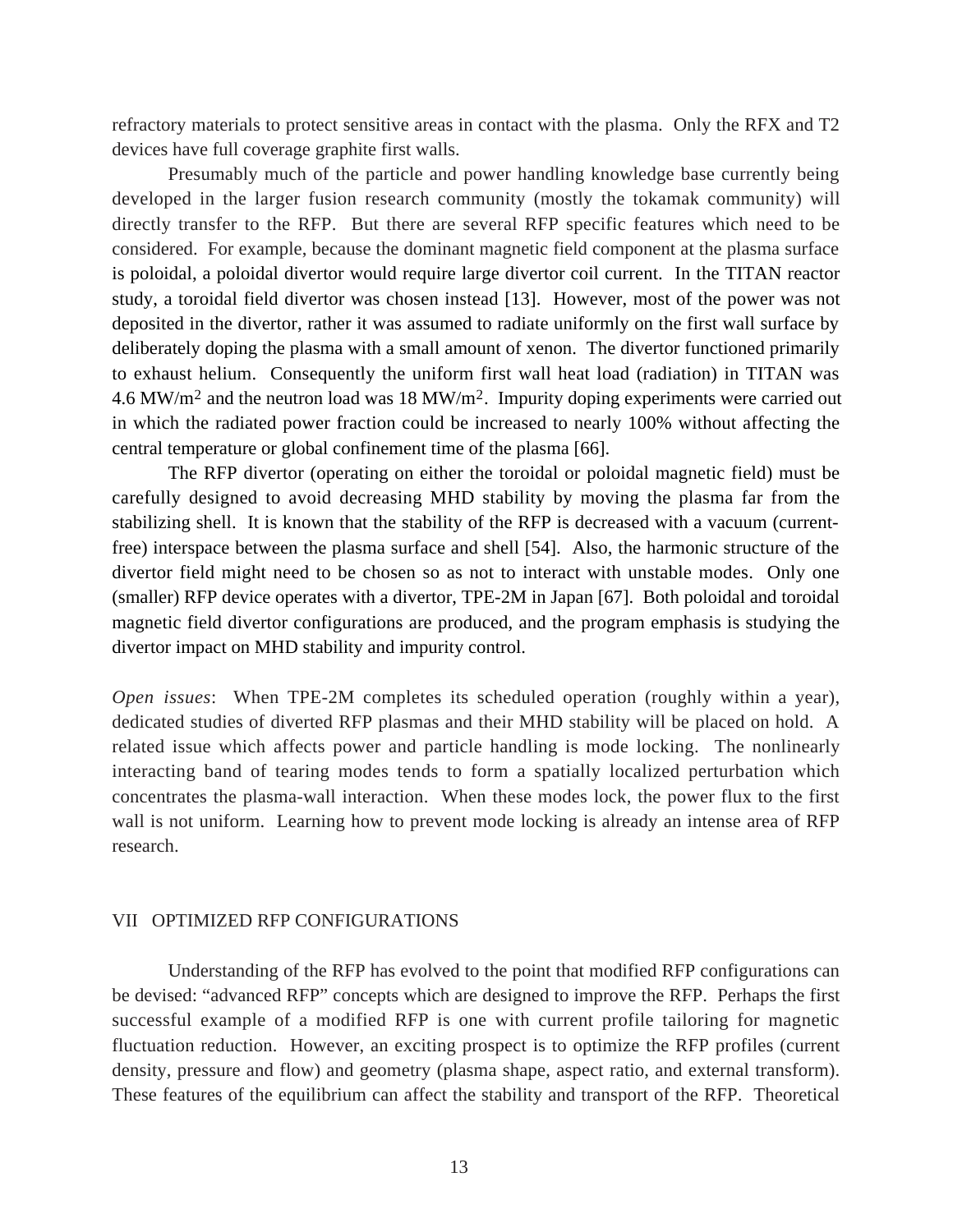study of the optimal mix of features is necessary. Below we outline the physics motivation of each parameter variation.

*Effect of Current Density Profile:* The current density is the one quantity that has already been investigated in some detail theoretically, with extremely promising experimental results. It has a powerful effect on fluctuations and transport. In further study it should be optimized in concert with the other parameters described below.

*Effect of Pressure Profile:* MHD indicates that at the present experimental values of beta, the pressure gradient contributes only weakly to the fluctuations. The dominant source of fluctuations and transport is the plasma current. However, as current profile control reduces fluctuation-induced transport, it is expected that the plasma beta will increase until the pressure gradient begins to destabilize resistive MHD fluctuations. At this point pressure profile control may prove critical. In addition, pressure gradient drive may be crucial to edge turbulent transport.

*Effect of Flow Profile:* Sheared flow can affect MHD fluctuations in two ways. First, shear flow at the resonant surface is known to be stabilizing to tearing modes [68,69]. The effect may be altered for the RFP situation in which islands overlap as the field becomes stochastic. Second, shear flow can affect the nonlinear coupling and phase relation between the different modes resonant at different radii in the RFP plasma. Control of the phase relations can in turn affect the degree of magnetic stochasticity in the plasma. Electrostatic and magnetic turbulence may also be affected by sheared flow through the turbulent decorrelation mechanisms uncovered in tokamak H-mode research.

*Effect of Noncircularity:* Noncircularity introduces at least three ingredients of interest. First, the poloidal asymmetry yields linear mode coupling which can affect the detailed dynamics of MHD modes. Second, noncircularity alters poloidal curvature, which dominates the magnetic curvature in the RFP. A coarse examination of the effect of curvature on interchange (Mercier) modes only, showed that circular cross-section was optimal [70]. However, this examination was limited to Mercier modes, and was not performed in combination with other parameter variations. Hence, the effect of noncircularity requires substantially more study. Third, noncircularity in part decouples the *q*-profile from the current density profile. For a circular shape, each is determined from the other.

*Effect of Aspect Ratio:* The aspect ratio affects the value of *q*, and consequently the number of dominant MHD modes and the toroidal coupling between the modes. Both of these effects can significantly alter the mode dynamics. The number of dominant modes decreases with aspect ratio, such that at an aspect ratio of near unity, about two modes are expected to be dominant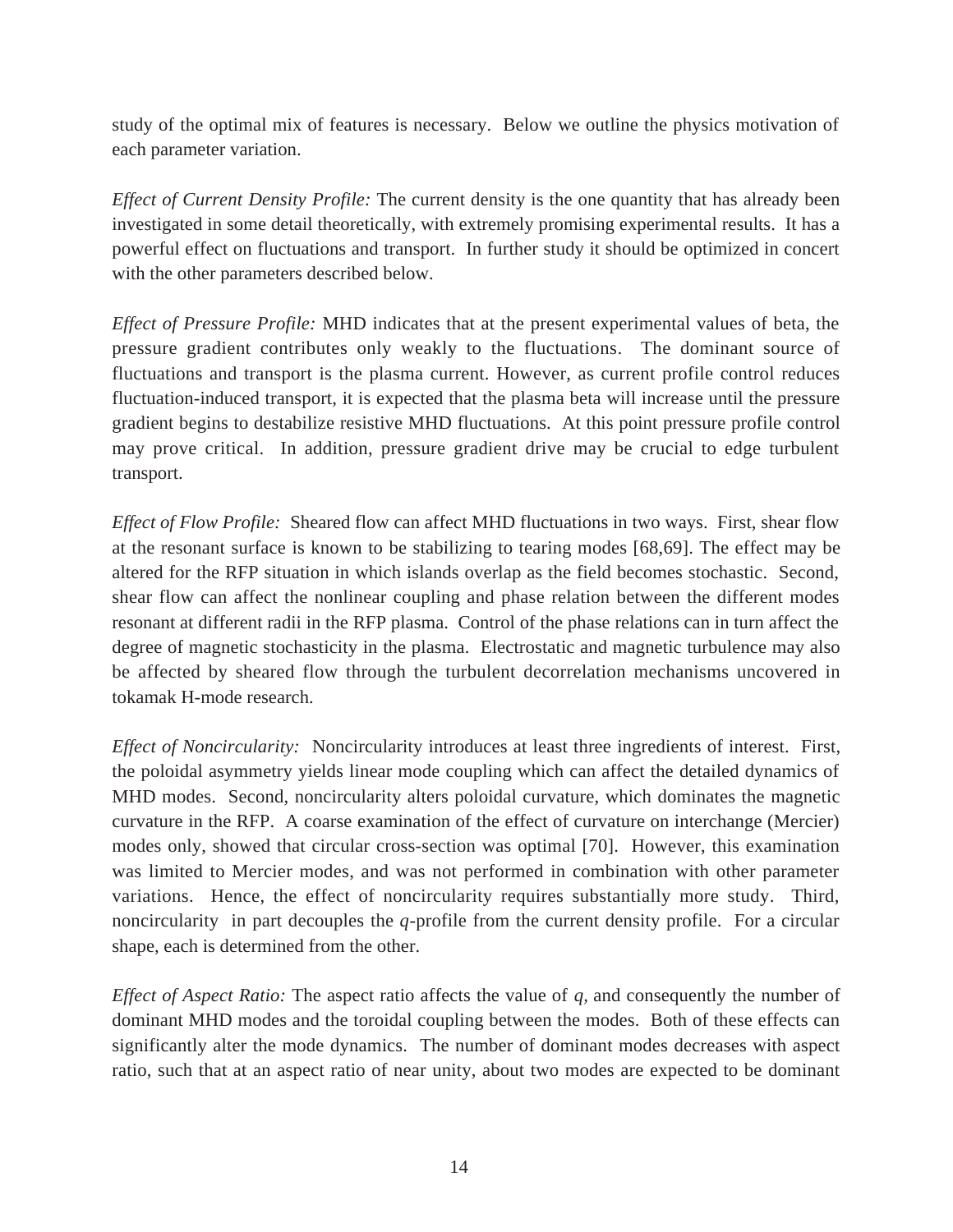[71]. This would facilitate techniques of mode stabilization, as well as perhaps affect the degree of magnetic stochasticity.

*Effect of External Transform:* As proposed in the OHTE variation of the RFP [72] (and thereafter through a variation called a helical D-pinch [73]) external transform can provide field reversal, separate from that provided by the plasma current. The motivation for such configurations is the conjecture that field reversal provided by external fields is a more stable configuration that current-driven field reversal. This conjecture requires theoretical support, which is within the scope of the state of MHD computation.

It should be emphasized that these variations must eventually be performed together, since the various effects are coupled. This would lead to a comprehensive optimization of the RFP.

## VIII RFP CONTRIBUTIONS TO PLASMA SCIENCE

The RFP is nearly unique in its role as a laboratory for the study of magnetic fluctuations and their macroscopic consequences. A few examples of such topics follow, with key open issues outlined in Part B.

*The Dynamo Effect:* The RFP is one of the very few laboratory examples of spontaneous magnetic field generation, with physics similarities to the naturally occurring planetary and stellar dynamos. Laboratory investigation permits a detailed investigation of the dynamics of various dynamo processes.

*Magnetic Relaxation and Minimum Energy States:* The Taylor minimum energy state [9] developed to describe the RFP has been applied to other situations in which magnetic relaxation occurs, such as the solar magnetic field. The conjecture of magnetic helicity conservation during energy minimization seems to be a relatively enduring principle.

*Transport from Magnetic Chaos:* Magnetic fluctuations in the RFP cause field lines to wander chaotically. Particle motion along the chaotic field results in anomalous transport of particles, momentum, and energy. The quantitative relationship between magnetic fluctuation properties, the chaotic wander of the field lines, and transport is a key element of RFP research. Much of the information is likely generic, applying to many situations in which the magnetic field is chaotic.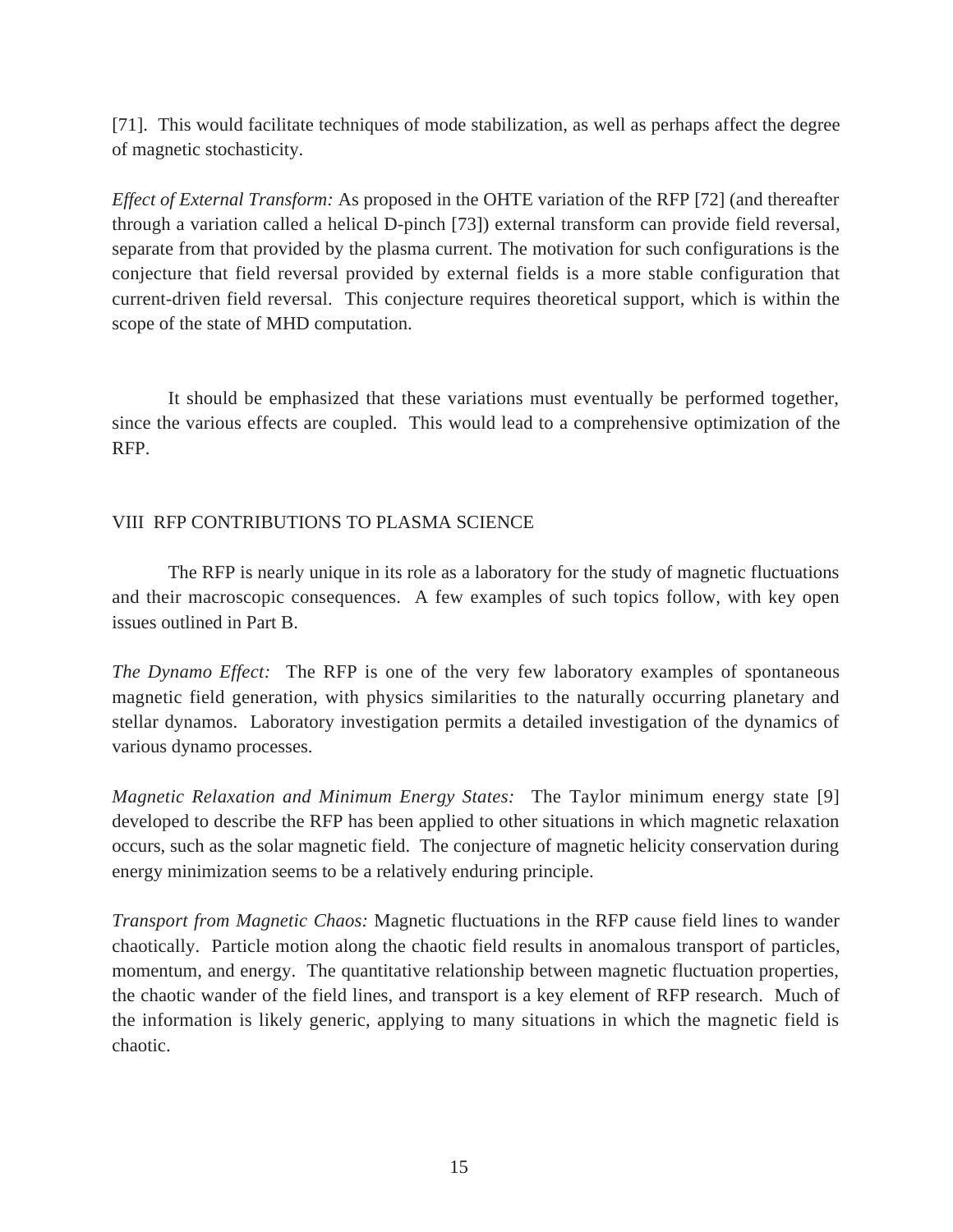*Nonlinear Coupling of Resistive MHD Modes:* The RFP at medium aspect ratio consists of several dominant strongly coupled tearing modes. This is a model situation to study nonlinear mode coupling, which underlies much more complicated problems, clearly and quantitatively. The situation is much simpler than fully developed turbulence in which individual nonlinear triad interactions are difficult to assess.

*Inertial Range MHD Turbulence:* The high frequency MHD turbulence in the RFP displays a power law frequency spectrum, similar to that of the interstellar medium [21]. Both spectra suggest an inertial range of turbulence in which energy is cascaded from large to small scale with little dissipation, the magnetic analog of the fluid Kolmogorov spectrum. The challenge is, in part, to understand the reason for the particular exponent of the power law decay.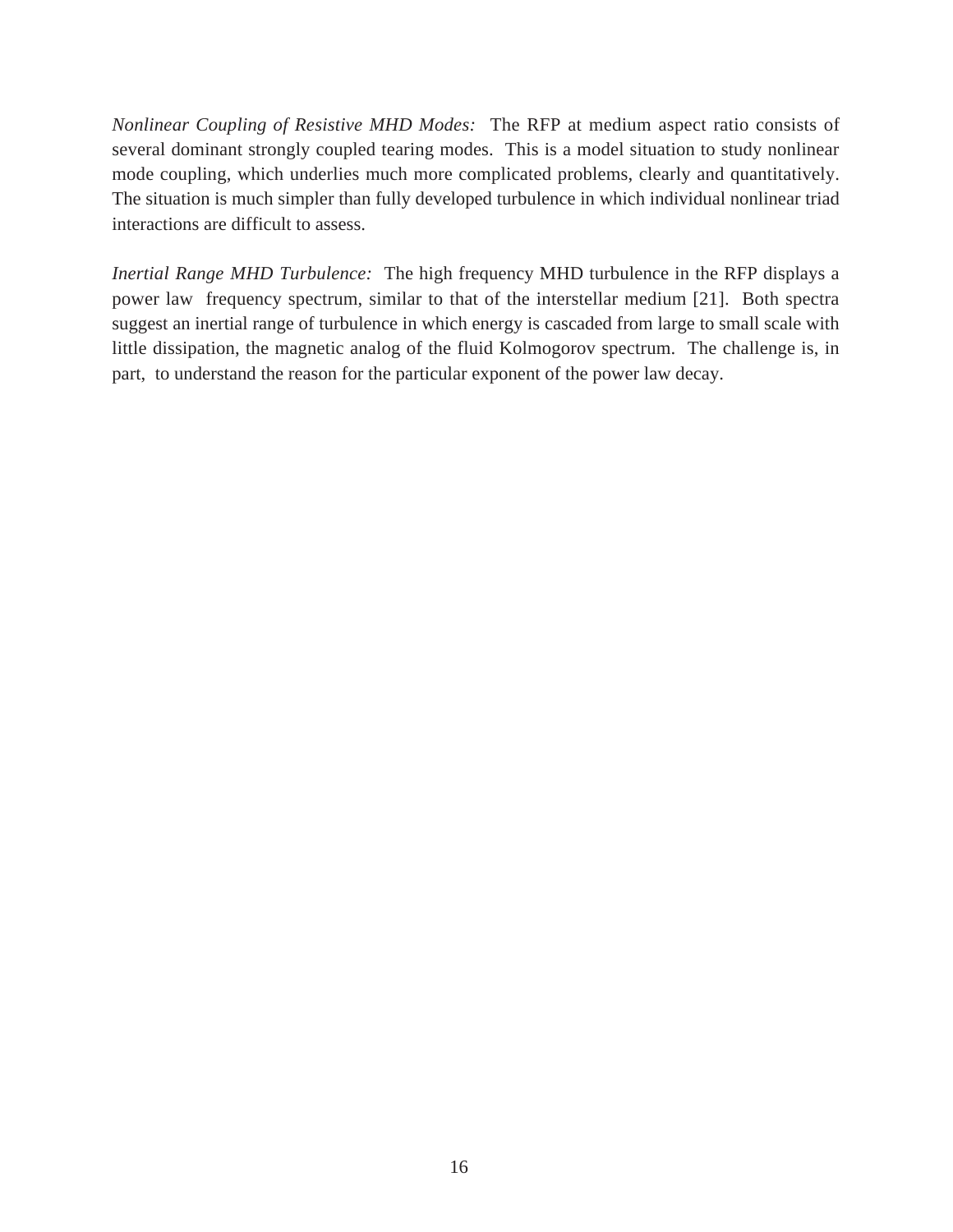### **PART B: A US PROOF-OF-PRINCIPLE RFP PROGRAM**

The timeliness of the US launch of a proof-of-principle RFP program arises from the state of scientific understanding and the status of the world program. In Section IX we describe the world RFP program outside the US, with the recent US role described in Section X. The outstanding key scientific issues which will not be addressed in the program outside the US are summarized in Section XI. All the above considerations lead to a definition of an exciting US RFP program, described in Section XII, which has the measures of performance described in Section XIII.

### IX THE WORLD RFP PROGRAM

The world RFP program consists mainly of four experiments: RFX in Italy, TPE-RX [74] in Japan, MST in the US, and T2 [75] in Sweden, with parameters described in Table I. Three devices— RFX, TPE-RX, and MST —contain plasmas of similar size (minor radii of about 0.5 m). Each plasma is considered large in the RFP context, being about twice the minor radius of the RFP plasma experiments which existed throughout the 1980s. The three devices have different toroidal volt-second capability, which provides different plasma current and pulse length capabilities. RFX has a design current of 2 MA (with currently obtained values of about 1 MA), TPE-RX which just began operation in December, 1997 has a design current of nearly 1 MA, and MST operates at 0.5 MA. T2 is a refurbishment of the resistive shell OHTE experiment which operated at General Atomics in the 1980s.

| <b>Device</b> | Minor radius,     | Major radius,<br>Current, |                   | <b>Pulse length</b>       |
|---------------|-------------------|---------------------------|-------------------|---------------------------|
|               | a                 |                           |                   |                           |
| <b>MST</b>    | $0.51 \text{ m}$  | $1.5 \text{ m}$           | 0.5 <sub>MA</sub> | $\approx 0.08$ s          |
| <b>RFX</b>    | 0.46 <sub>m</sub> | 2.0 <sub>m</sub>          | 1 MA              | $\approx 0.1$ s           |
|               |                   |                           | (2 MA design)     | $(-0.3 \text{ s design})$ |
| <b>TPE-RX</b> | $0.45$ m          | $1.72 \text{ m}$          | 1 MA              | $\approx 0.08$ s          |
| Extrap-T2     | 0.18 <sub>m</sub> | $1.24 \text{ m}$          | 0.3 <sub>MA</sub> | $\approx 0.01$ s          |

*Table I. The major devices in the world RFP program.*

The four experiments have complementary activities which are coordinated through an agreement under the auspices of the International Energy Agency. The dominant goal of RFX and TPE-RX is to examine the scaling of confinement with plasma current. MST has been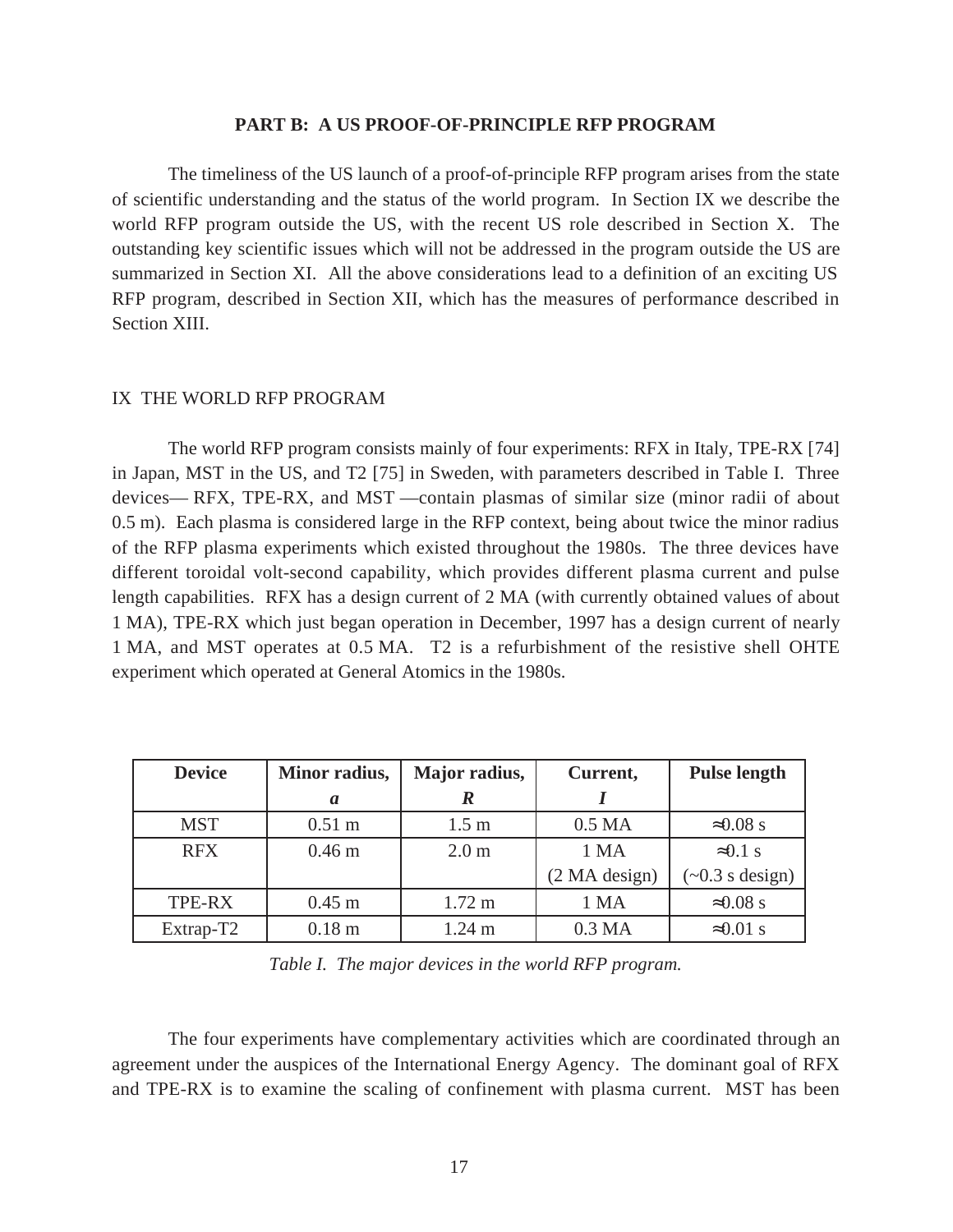focused upon understanding and reducing anomalous transport (the MST program is described in more detail within the US program below). T2, which began operation in 1996, will focus on issues related to resistive wall operation. The RFP world data base on confinement performance is often depicted on a plot which indicates the energy confinement time achieved at different values of plasma current [76], as shown in Figure 1. The current is normalized in a way such that a straight line corresponds to constant beta and classical resistance. Each data point represents the best confinement achieved in a given device, and the data does not necessarily represent a scaling relation. Nonetheless, it illustrates the advances in confinement which have been accomplished over the years. The 1990s was a time of dramatic improvement in both the scientific understanding and the confinement performance in the RFP. The confinement time has increased a factor of ten in the past decade; however, a factor of five is attributed to fluctuation control which accrued from the evolving physics understanding of the RFP.



*Figure 1. The world RFP best confinement time database.*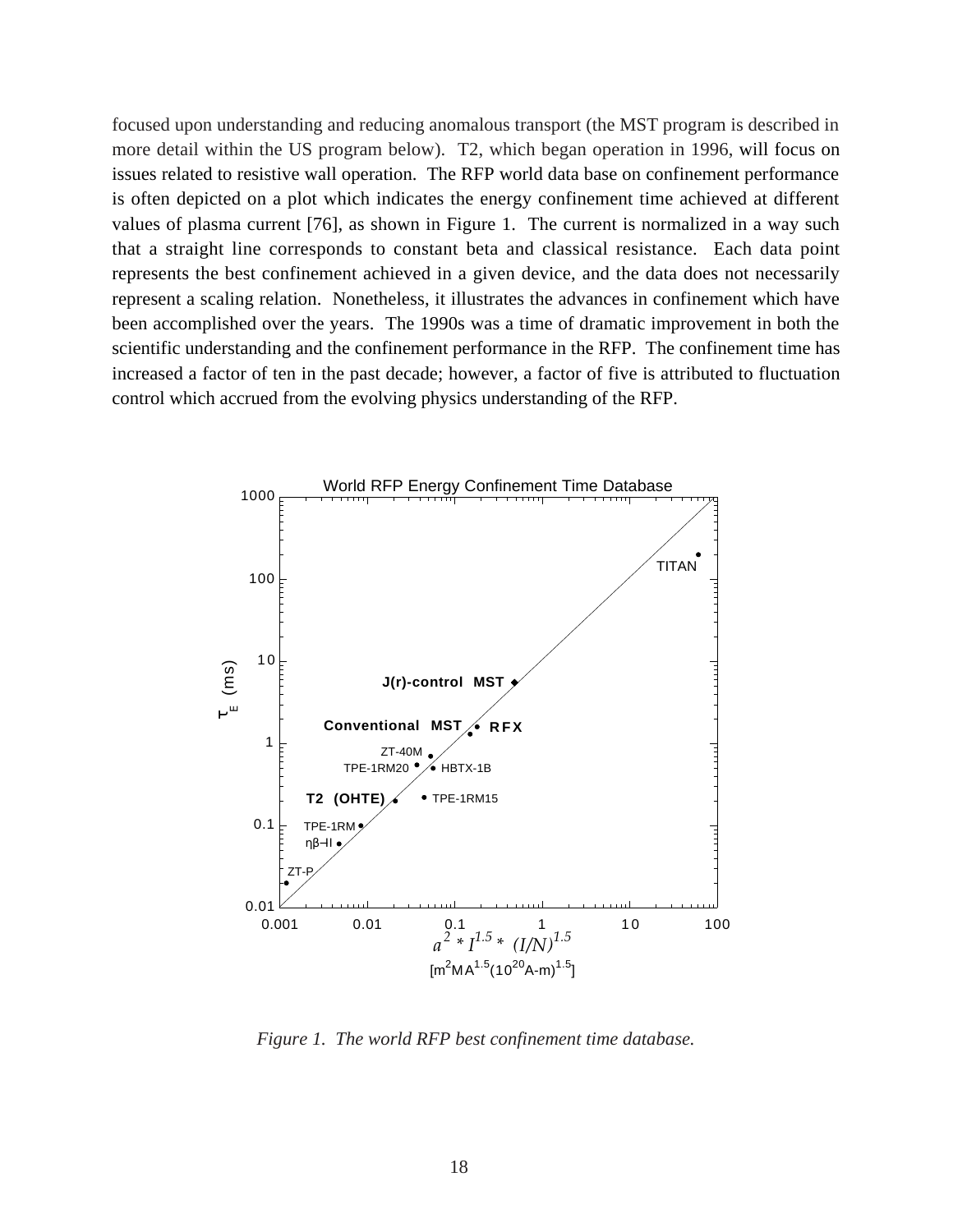### X THE RECENT US ROLE IN RFP RESEARCH

The role of the US in RFP research since 1990 sets a platform from which the suggested program discussed below can be launched. It also, in microcosm form, represents the vision of the restructured US program as providing innovative niche world leadership despite larger fusion expenditures elsewhere. As a result of the complementarity between US RFP research and that elsewhere, the US has been able to operate in this manner despite factor-of-ten larger expenditures elsewhere. Only MST and the small REVERSATRON at the University of Colorado (terminated in 1994) operated in the US during the last decade.

Historically, perhaps the key weak point of the RFP, and other  $q \leq 1$  configurations, has been the anomalous transport arising from large magnetic fluctuations. Hence, under constrained budgets, the US program focused on the understanding and reduction of fluctuation induced transport. The most tangible result of this focus has been the enunciation and development of an approach to the reduction of anomalous transport—fluctuation suppression by current profile control. An initial test of this approach has increased confinement fivefold. A more definitive test of its ultimate efficacy awaits future research. However, this result has altered our view of the RFP from one which is condemned to high turbulent transport to one which has a possible route to acceptable confinement. This view may also extend to other  $q \leq 1$  configurations such as the spheromak. No less important, but more difficult to convey in this synopsis of the RFP, are the physics results which accrued from the US focus. Indeed, the route to confinement improvement was built on and succeeded physics discoveries in the area of fluctuation-induced transport, some of which are described in Section II.

### XI OUTSTANDING SCIENTIFIC ISSUES FOR US RESEARCH

The RFP program outside the US is emphasizing the scaling of confinement with plasma current and, to a much lesser extent, effects of operation with a resistive shell. Thus, although the world program contains experiments that would be considered of a proof-of-principle scale, the integrated program is not yet at the proof-of-principle level. A proof-of-principle program, as described by FESAC, is one which investigates a broad range of scientific issues pertinent to a fusion concept. The outstanding issues which are not covered adequately in the European and Japanese programs are:

*Confinement Improvement:* Techniques, such a current profile control, to reduce fluctuations and transport must be tested to determine the ultimate confinement potential of the RFP. It is known that confinement is a sensitive function of magnetic fluctuations, which are a sensitive function of the controllable plasma equilibrium. Control of confinement is a relatively unexplored area of research, but one with early signs of great encouragement.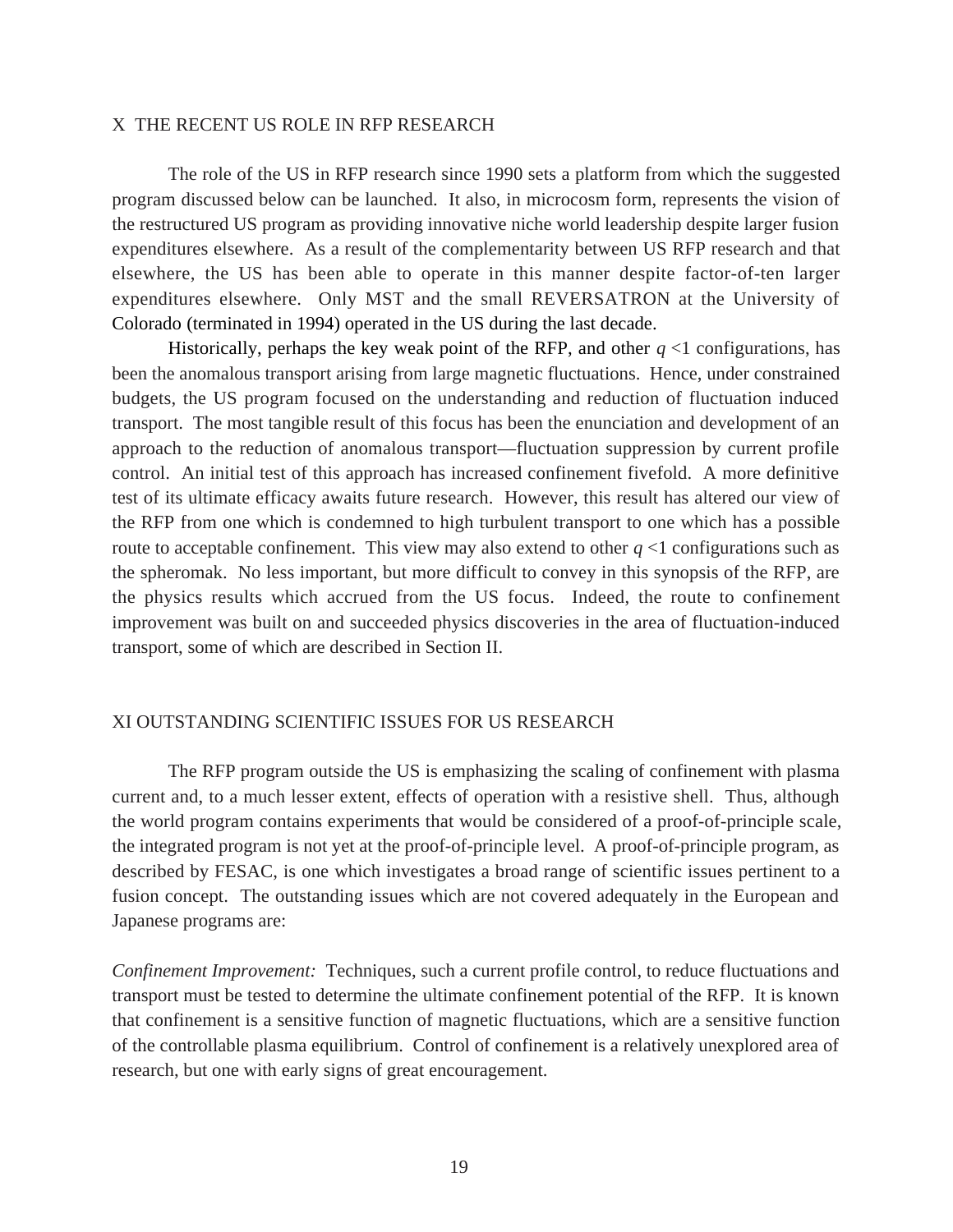*Beta Limit:* Theory predicts beta limits greater than that achieved experimentally. It is unknown whether the beta of present experiments is limited by an instability or by the limitation in input power. The beta limit can be discovered experimentally by auxiliary heating. Ohmic input power in the RFP is now sufficiently low (i.e., confinement is sufficiently good) that auxiliary heating experiments are feasible. To date, auxiliary non-Ohmic power has never been applied to an RFP (with the one exception of electrostatic current injection).

*Current Sustainment:* All RFP experiments to date have operated with Ohmic current sustainment only. It is critical to test new techniques which have been proposed, such as oscillating field current drive, and to devise new techniques through theoretical research.

*Control of Resistive Shell Instabilities:* A long pulse or steady state reactor will persist for a time longer than the resistive penetration time of the surrounding structure. If it is confirmed that instabilities arise, as predicted, then techniques must be devised to stabilize the modes. The techniques may include rotation control, active feedback of helical plasma modes, or smart shell techniques.

*Disruptions:* Present RFP experiments operate without disruptions. With proper fueling, tens of thousands of plasma shots are achieved without sudden current terminations or any sign of a magnetic disruption event. The high density limit is "soft," typically characterized by large radiated power. It has been conjectured that the large magnetic fluctuations of the RFP maintain the plasma in a continually relaxed state, alleviating the need for the sudden relaxation accomplished in the tokamak disruption. A key issue is whether disruptions will appear if the magnetic fluctuations of the RFP are reduced. Reduction of magnetic fluctuations, such as through current profile control, should answer this question. No disruptions have occurred in the current profile control experiments accomplished to date.

*New RFP configurations:* Understanding of the RFP has evolved to the point that modified RFP configurations can be devised: "advanced RFP" concepts which are designed to improve the RFP. Perhaps the first successful example of a modified RFP is one with current profile tailoring for magnetic fluctuation reduction. However, an exciting prospect is to optimize the RFP profiles (current, pressure, and flow) and geometry (aspect ratio, shape, and external transform), as described in Section II.

*Systems Studies:* The last systems study, TITAN, was completed in 1990 [13]. This multiinstitutional study, organized by a "neutral" laboratory, was extremely useful at depicting important areas for research and for demonstrating the attractiveness of the RFP concept (under certain physics assumptions). A restart of systems studies is appropriate to incorporate the dramatic advances in the RFP since 1990, to incorporate new RFP results anticipated in the coming years, to incorporate advances in physics and engineering in tokamaks and other areas,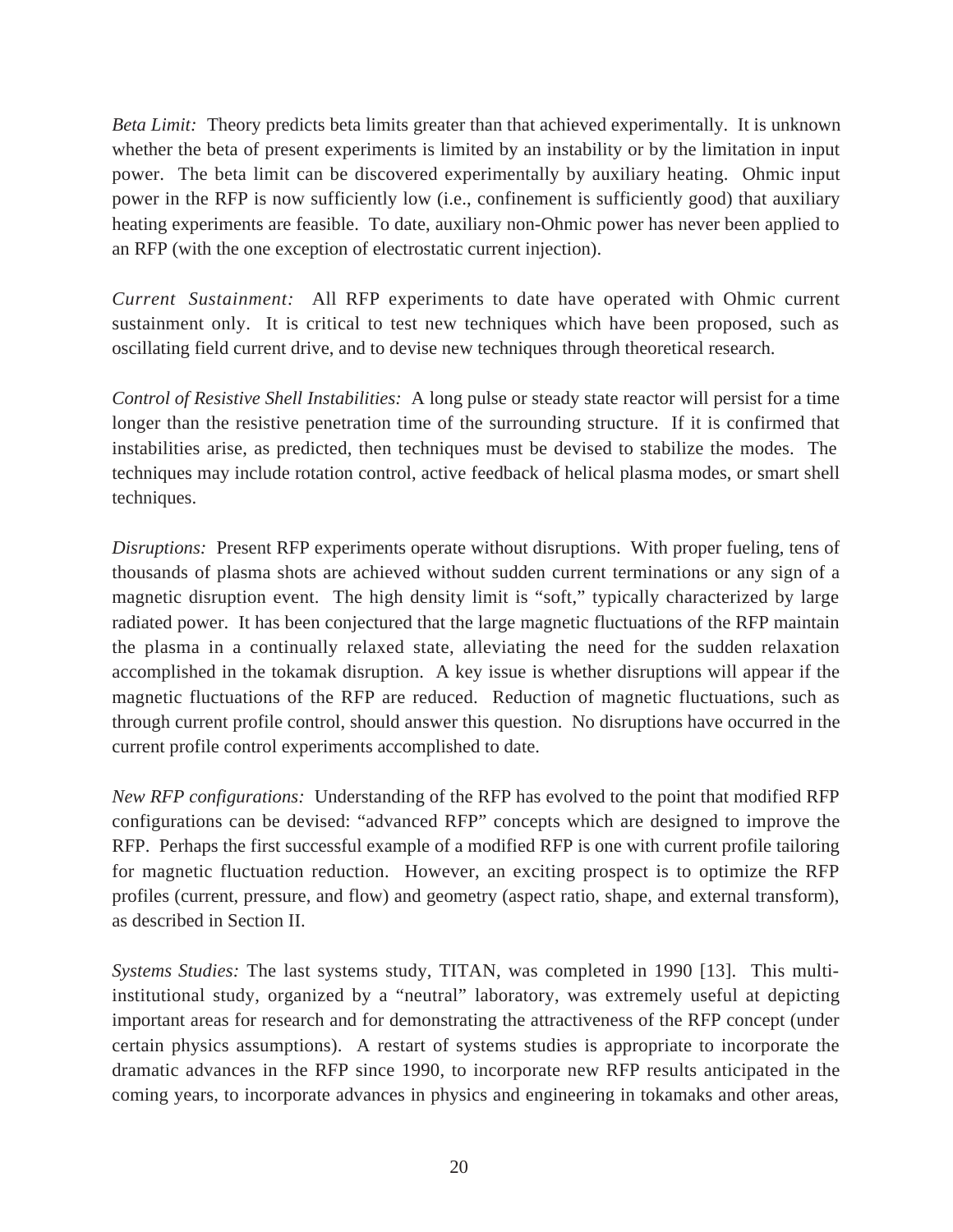and to provide guidance to RFP research. In addition to steady state reactor studies, the benefits and drawbacks of a pulsed reactor should be examined.

*Basic Plasma Studies:* Basic plasma physics studies underlie most of the issues described above, and the required advances are too vast to cite here in detail. However, as examples, we note that it remains to determine the active dynamo mechanisms under various plasma conditions, to understand the link between magnetic chaos and transport, to determine the dynamics of the high frequency turbulent cascade, to determine whether magnetic chaos and transport can be eliminated, and to determine the link between helicity (current) transport and energy transport. The capability to vary controllably the magnetic fluctuations by current profile control presents a unique opportunity for controlled experiments in this range of phenomena.

*Theoretical RFP research:* Theoretical RFP research outside the US is extremely scarce. Theory is needed on numerous key issues such as the cause of electrostatic fluctuations in the RFP; the influence of shear flow on fluctuations in the RFP; the role of current, pressure, and flow profiles on fluctuations and transport; the role of plasma shape, aspect ratio and external transform on fluctuations and transport; the effect of oscillating field current drive on transport; evaluation of beta limits and beta optimization; the role of collisionless reconnection on RFP behavior; the feedback or "smart" shell stabilization of resistive wall instabilities; the evaluation of nonlinear mode coupling; the understanding of the variety of possible dynamo mechanisms. This list is not exhaustive, but illustrative that the theoretical issues are both fundamental in their scientific nature and critical to RFP development.

### XII A US PROOF-OF-PRINCIPLE RFP PROGRAM

The level of scientific understanding of the RFP and its potential contributions to fusion energy research warrant the upgrade of the existing US RFP effort to one which, when combined with the programs in Europe and Japan, is a proof-of-principle program. There are several notable features of a US proof-of-principle program: (1) it does not, at present, require the construction of larger RFP facilities. Through the exploitation of present facilities, a proof-ofprinciple RFP program can be assembled with extreme cost-effectiveness. (2) at relatively modest expenditure the US can have huge impact on development of the RFP concept, and can maintain and expand its world leadership in this area, and (3) the research affects directly the evolution of the spheromak, and investigates a variety of issues generic to several concepts.

A US proof-of-principle RFP program should consist of the MST experiment investigating a range of RFP issues, one or more specialized experiments investigating specific scientific issues or optimized RFP configurations, theoretical research complementing experimental work and investigating fundamental issues, and systems studies. The individual elements are elaborated below.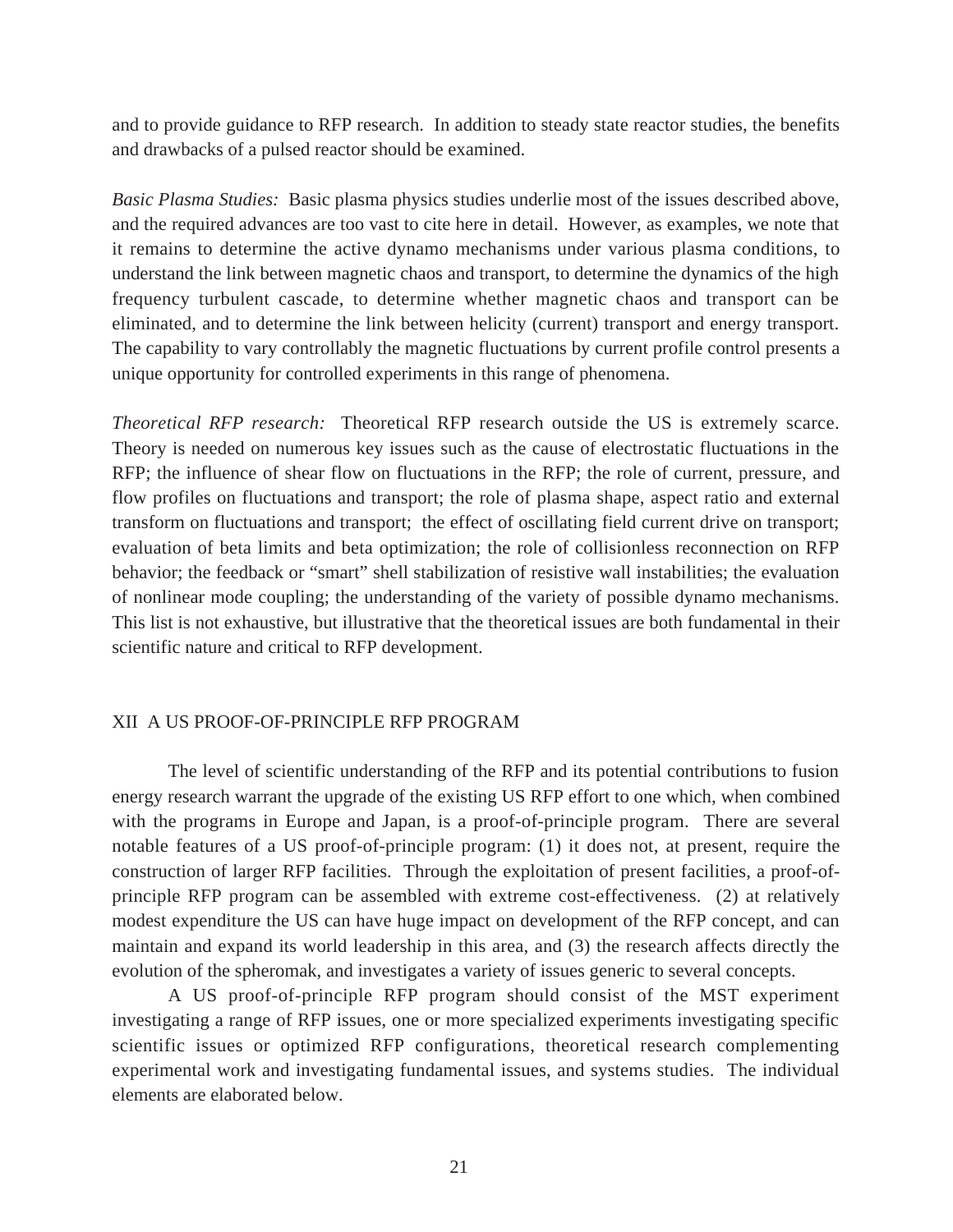*The MST Experiment as a Proof-of-Principle Facility:* At present, MST is dedicated to understanding and reducing transport. In these endeavors, it is limited severely in both diagnostics and auxiliary systems to control the current density profile. The MST facility is capable of an aggressive attack on confinement improvement by current profile control, and of studies of beta limits and current sustainment. The US is in the fortunate position that it can attack these issues without construction of a new large facility. Rather, upgrades are required only in control systems and diagnostics. With auxiliary current drive systems (for example, lower hybrid current drive) MST can examine the limits of confinement improvement by current profile control; with auxiliary heating MST can discover the RFP beta limit; with appropriate power systems MST can test oscillating field current drive for current sustainment; with appropriate diagnostics MST can expand its unique, fundamental studies of RFP dynamics.

MST can accommodate antennas for lower hybrid current drive, likely employing combline antennas which have a small radial build, suitable for placement in the narrow space between the plasma and the close fitting shell. Ray tracing and current drive efficiency calculations indicate that 800 MHz is an acceptable frequency, as well as a frequency at which high power klystron sources are available. Lower hybrid waves will also be used for auxiliary heating. Confinement in MST is now sufficiently good, and the Ohmic input power sufficiently small, that the required auxiliary heating power for beta studies is becoming feasible.

Similarly, the resistance of the MST plasma is sufficiently low that a test of Oscillating Field Current Drive is feasible. Substantial bulk current drive requires oscillations of poloidal and toroidal loop voltages of about 100 V, which is consistent with the electrical properties of the gaps in the MST shell. A capacitor bank driven oscillating power supply can be employed.

The injection of auxiliary power into MST will likely require alterations in other operational characteristics of MST, such as control of the plasma-wall interaction and magnetic field errors. MST was designed for relatively easy disassembly so that the limiters, liners, or armor systems could be optimized. It presently has effective boronization and discharge cleaning systems. Magnetic field error control, critical for minimizing plasma-wall interactions, can be upgraded from the present mostly passive control system, to an active feedback system. There are no known intrinsic obstacles in the MST design with regard to achieving the physics and performance goals outlined in the performance measures of the Section XIII. The plasma size, current, and pulse length are all sufficient.

The MST diagnostic set must be upgraded to accommodate the new physics goals. Diagnostics are needed for basic transport measurements (such as multi-point Thomson scattering for electron temperature profiles and FIR polarimetry for current density profiles), for basic equilibrium measurements (such as charge exchange recombination spectroscopy for ion flow and heavy ion beam probing for electric potential), and for specialized fluctuation measurements (such as CHERS and Rutherford scattering for ion dynamics, and HIBP for density and potential fluctuations).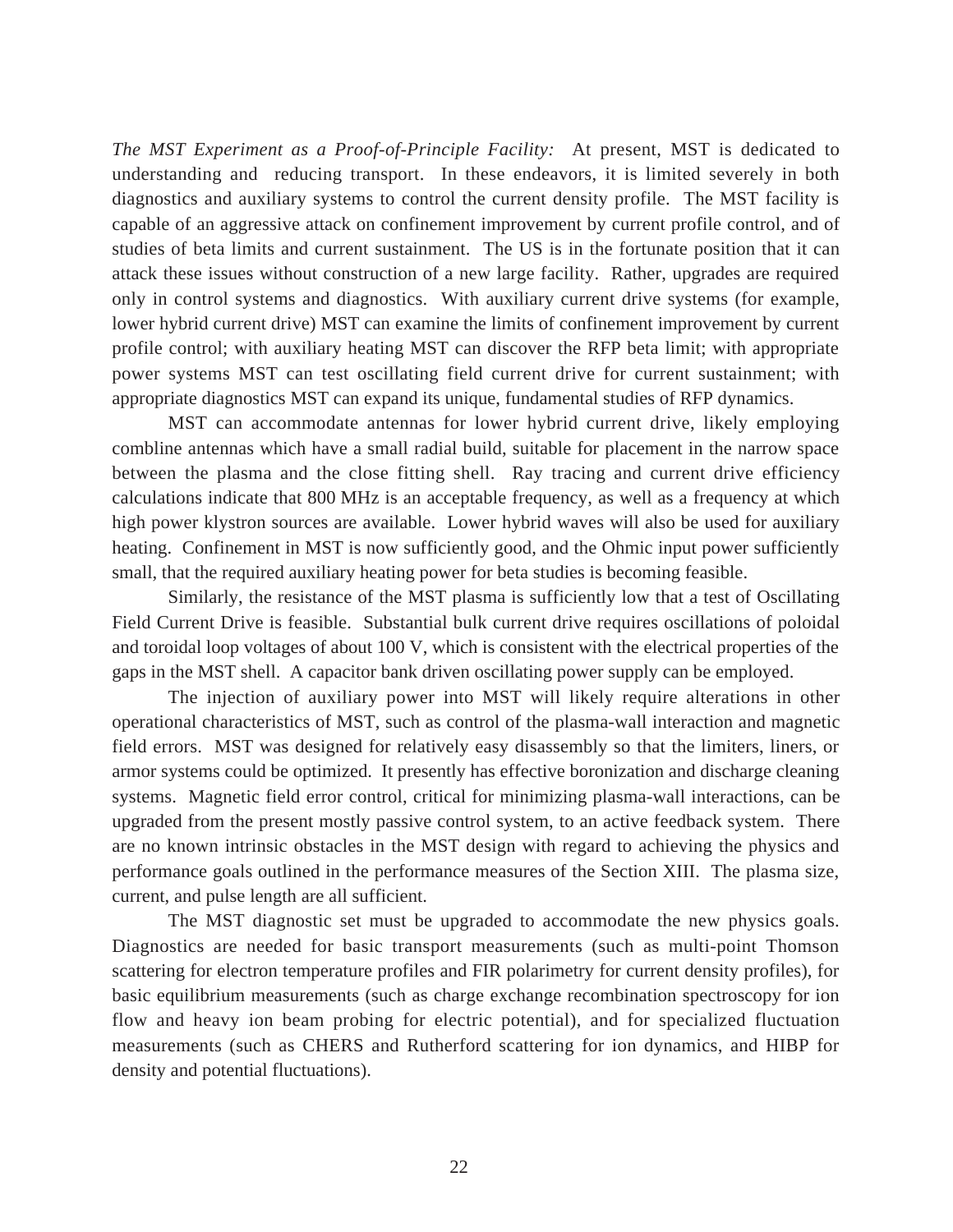It is anticipated that the MST program will expand its program of collaborations, which is already rather active.

*Exploratory RFP Experiments:* There is a rich set of opportunities which warrant exploration at the exploratory level. These include well-defined issues and modified RFP configurations which promise advantages. One example of a key issue which can be explored in devices of modest scale is the resistive wall problem. Resistive wall instabilities are governed by MHD which is active in RFP experiments of all scales. One example of a modified RFP configuration is a low aspect ratio RFP. At low aspect ratio the number of dominant resistive MHD modes decreases such that the level of stochasticity might be decreased or the feasibility of mode control might be increased.

*Theoretical Studies:* There is a critical need for theoretical research in the range of areas discussed in the previous section. The major advances in RFP research in the US in the past five years have been a result of strong connection between experiments and focused theoretical work. However, although theoretical research has been significant, it has been nearly negligibly small in magnitude (worldwide, as well as in the US). An RFP program exploiting even the present experimental facilities requires a much more comprehensive US theory effort.

*System Studies:* RFP research would be greatly aided by a systems studies effort appropriately scaled to the experimental effort. Elaborately detailed power plant investigations may be premature. However, an appropriately quantitative assessment of the reactor embodiment of the RFP concept can be a crucial guide to the broader RFP research program.

The cost of the proof-of-principle US RFP program described above is likely in the vicinity of \$10 million per year. Roughly half of the expenditure would be dedicated to the MST experiment, with the other half distributed among smaller experiments, theory, and systems studies. These costs are only meant to anticipate the scale of the program, and are not accurate cost assessments. Nonetheless, it is clear that the RFP represents an exciting research area in which the US can be at the world forefront in physics and performance, at the proof-of-principle level, for a relatively modest cost.

### XIII PERFORMANCE MEASURES

The US proof-of-principle program, combined with the international program, will yield key results on most of the major scientific issues presently known to confront the RFP. These results will have impact on many aspects of fusion science. But they will also enable an informed decision on whether to proceed further with RFP development, either to RFP studies at parameters closer to a reactor (a proof-of-performance experiment) or to a modified RFP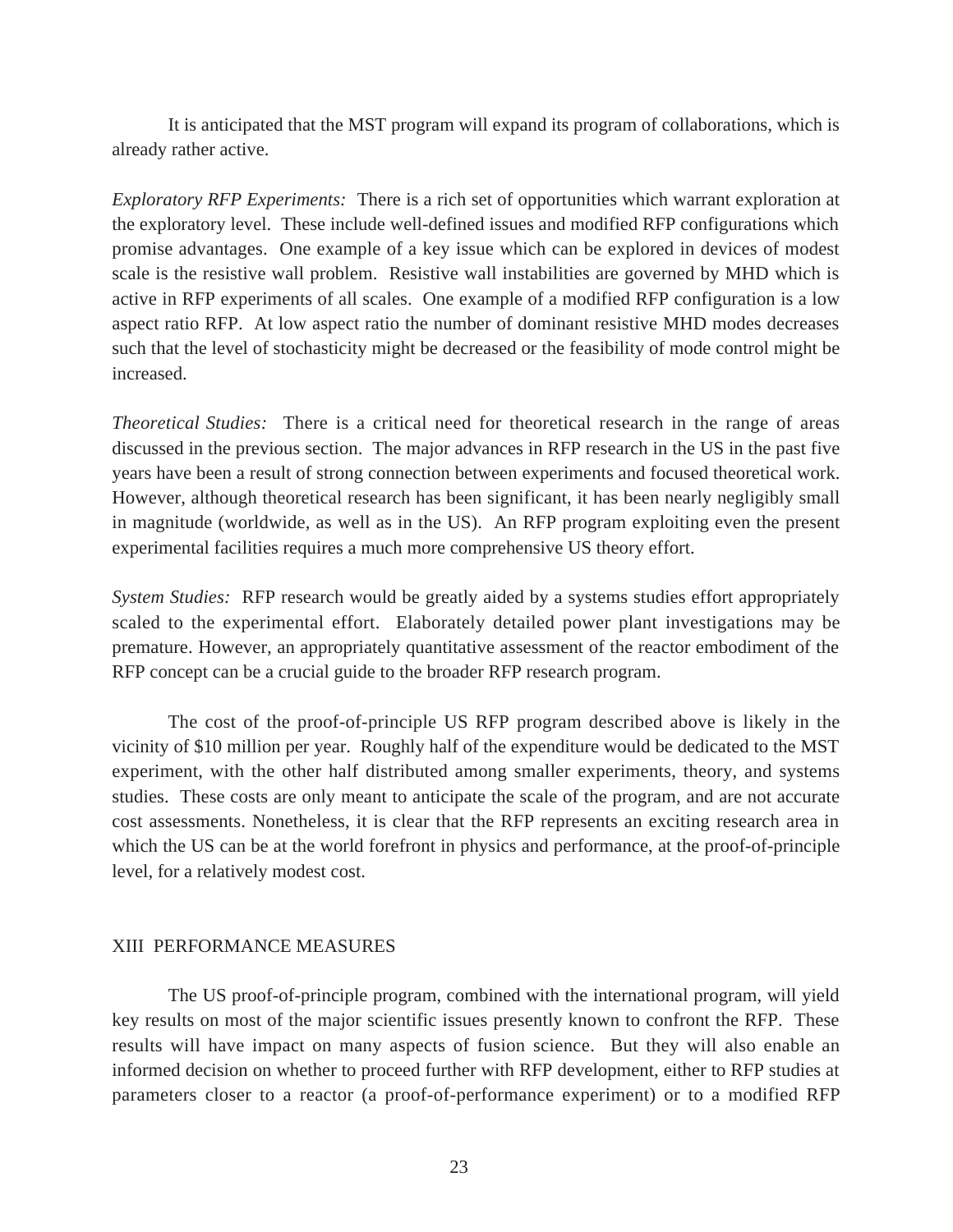configuration. Below we outline the results anticipated in the four areas of confinement, beta limits, resistive wall stability, and current sustainment. In each case we provide measures of success—results which would contribute to a positive decision on further RFP research.

*Confinement:* The confinement goal is to obtain an energy confinement time of at least ten ms, with temperatures of at least 1 keV, and with sufficient physics understanding to construct at least a plausibility argument for favorable scaling. There are two approaches to achieve this goal in the world program. In the US, profile control will be employed to reduce fluctuations and thereby improve confinement at a fixed plasma current of 0.5 MA. Some understanding of the residual fluctuations must be acquired to permit a scientifically-based assessment of the confinement prospects at higher current. In Europe and Japan, increased confinement time will be sought through operation at high current, up to 2 MA in RFX. If the confinement time increases from the present 1 ms (in RFX discharges without profile control) to 10 ms, some understanding of the scaling of magnetic fluctuation induced transport should accrue. The value of 10 ms is chosen as a target since the optimistic oft-used constant beta scaling predicts such confinement for 2 MA RFX discharges, which is the stated goal of that program. Achieving such confinement through profile control at 0.5 MA would clearly be an extremely encouraging result.

*Beta limits:* Present experiments operate readily at beta values (ratio of volume averaged pressure to edge magnetic pressure) of about 10%, with excursions to higher beta (up to 20%) at very low current. The goal of beta studies in the planned program is to obtain a beta value of 15% at plasma current of 0.5 MA or greater, and to determine the beta limit to stability. These goals can be achieved by transport reduction by profile control and/or auxiliary heating. The RFP beta limit may occur as a hard ideal MHD stability limit or a softer beta limit (such as arising from resistive MHD instabilities) which appears as degraded confinement at high beta. These studies will be included within the US program. The value of 15% is selected using the TITAN RFP reactor design as a guide. TITAN assumed a poloidal beta value of 23%, with cost increasing significantly as beta drops below 10%.

*Resistive wall instabilities:* The goal of resistive wall studies is to determine the instability properties of ideal and resistive MHD modes with a resistive wall and, if unstable, to demonstrate adequate control. Control can occur through techniques such as helical feedback of specific modes or a smart shell. Study of resistive wall instabilities, and their stabilization, can be accomplished in exploratory concept experiments. Large size, current, or temperature is not required. These topics will be, at least in part, addressed in the T2 experiment in Sweden, and may be candidates for an exploratory concept experiment in the US.

*Current sustainment:* The US proof-of-principle program will determine whether oscillating field current drive is a sustainment technique which is both efficient and compatible with good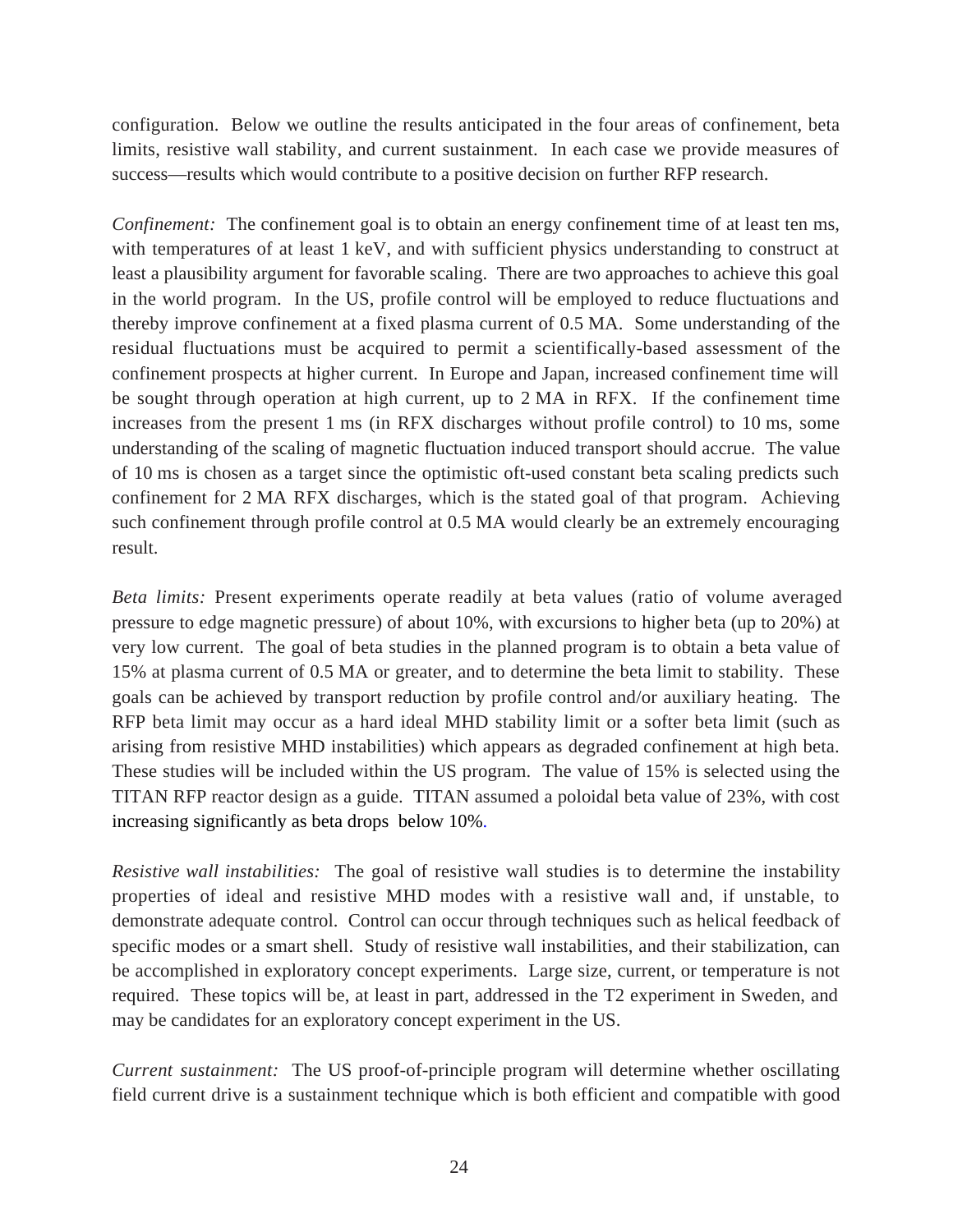confinement. Hence, the goal is to obtain a current drive efficiency of  $\sim 0.1$  A/W with energy transport compatible with the confinement goals stated above. The value for the efficiency is selected again using the TITAN design as guidance.

In summary, the proof-of-principle program will encourage procession to the next step in RFP research if it produces plasmas with energy confinement times of 10 ms at temperatures of at least 1 keV with some expectation of continued favorable scaling, with beta values of 15% at a plasma current of 0.5 MA and a determination of the beta limit, with control of resistive wall modes, and with efficient current sustainment compatible with good confinement. These goals provide quantitative measures with which to assess the RFP next steps, if any, at completion of the planned program. However, a realistic appraisal is only made with consideration of the following two points. First, the numerical guidelines are based on reactor studies which are themselves approximate. The parameters achieved will be most meaningful when judged in the context of scientific understanding. Second, the planned RFP program will incorporate study of modified RFP configurations (modified geometry and profiles) with the aims, for example, of improved confinement or beta values. These studies can proceed, in part, through exploratory experiments. If successful, these results may be incorporated into future RFP plans in ways not anticipated presently.

The flow of progress anticipated in an integrated world RFP program, with the US program recommended above, is depicted in Figure 2. The proof-of-principle program will require roughly six years to complete. Towards the end of that period, a decision will be made to either proceed to a test of the continuation of favorable results to plasmas of higher current and longer duration and/or to proceed to an RFP with a modified configuration, or to reduce RFP research if the results are unfavorable.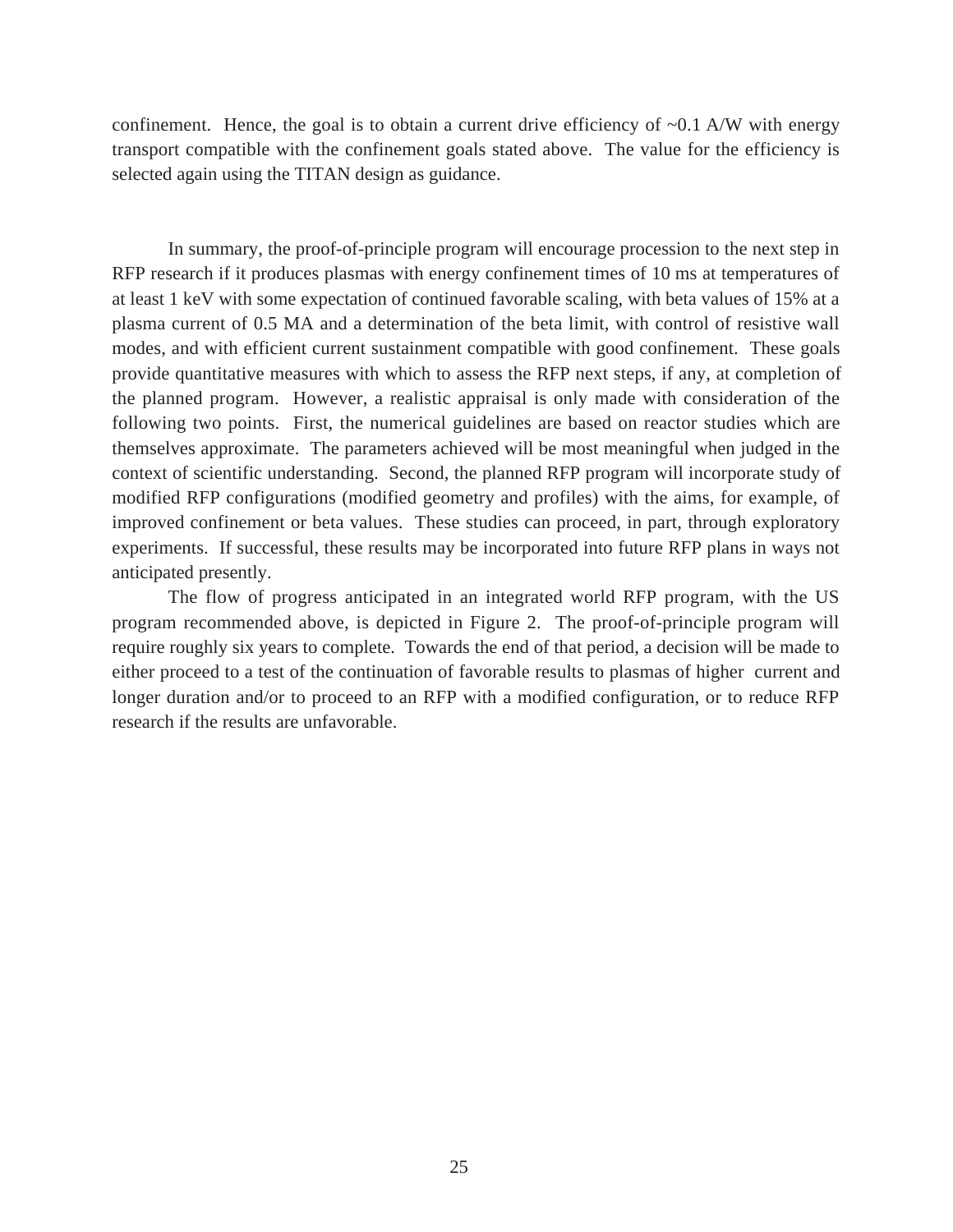|                                                     | System<br>Studies                     | <b>Optimized RFP</b><br>Configuration                                                           | Current Sustainment                                 | Resistive Shell                                                 | Beta Limit                         | Confinement<br><u>ISSUE</u>                                                     |
|-----------------------------------------------------|---------------------------------------|-------------------------------------------------------------------------------------------------|-----------------------------------------------------|-----------------------------------------------------------------|------------------------------------|---------------------------------------------------------------------------------|
|                                                     | • Kenew with advanced<br>RFP concepts | Optimize profiles (J, p, N)<br>Optimize geometry (shape, R/a, )<br>(exploratory concept expts.) | Test Oscillating Field<br>Current Drive (MST, RFX?) | Control (exploratory<br>Diagnose (Extrap-T2)<br>concept expts.) | · Auxiliary Heating (MST)          | • J(r)-Control (NSL'others')<br>Current Scaling (RFX,TPE-RX)<br><b>ACTIVITY</b> |
|                                                     |                                       |                                                                                                 | T& Tabove<br>$-0.1$ A/W<br>With                     | stabilize<br>kinks                                              | $\beta \sim 15\%$                  | <b>CRITERIA</b><br>T - 1 keV<br>suu $01 < 2$                                    |
|                                                     |                                       |                                                                                                 |                                                     |                                                                 |                                    |                                                                                 |
| Theory & Experiment<br>Plasma Physics<br>Supporting |                                       |                                                                                                 | <b>Reduced RFP</b><br>Research<br>q                 | Experiments<br>Advanced<br>Control                              | Experiment<br>Long Pulse<br>and/or | <b>High Current/</b><br><b>DECISION</b><br>2004                                 |

# RFP Proof-of-Principle Research Program **RFP Proof-of-Principle Research Program**

Figure 2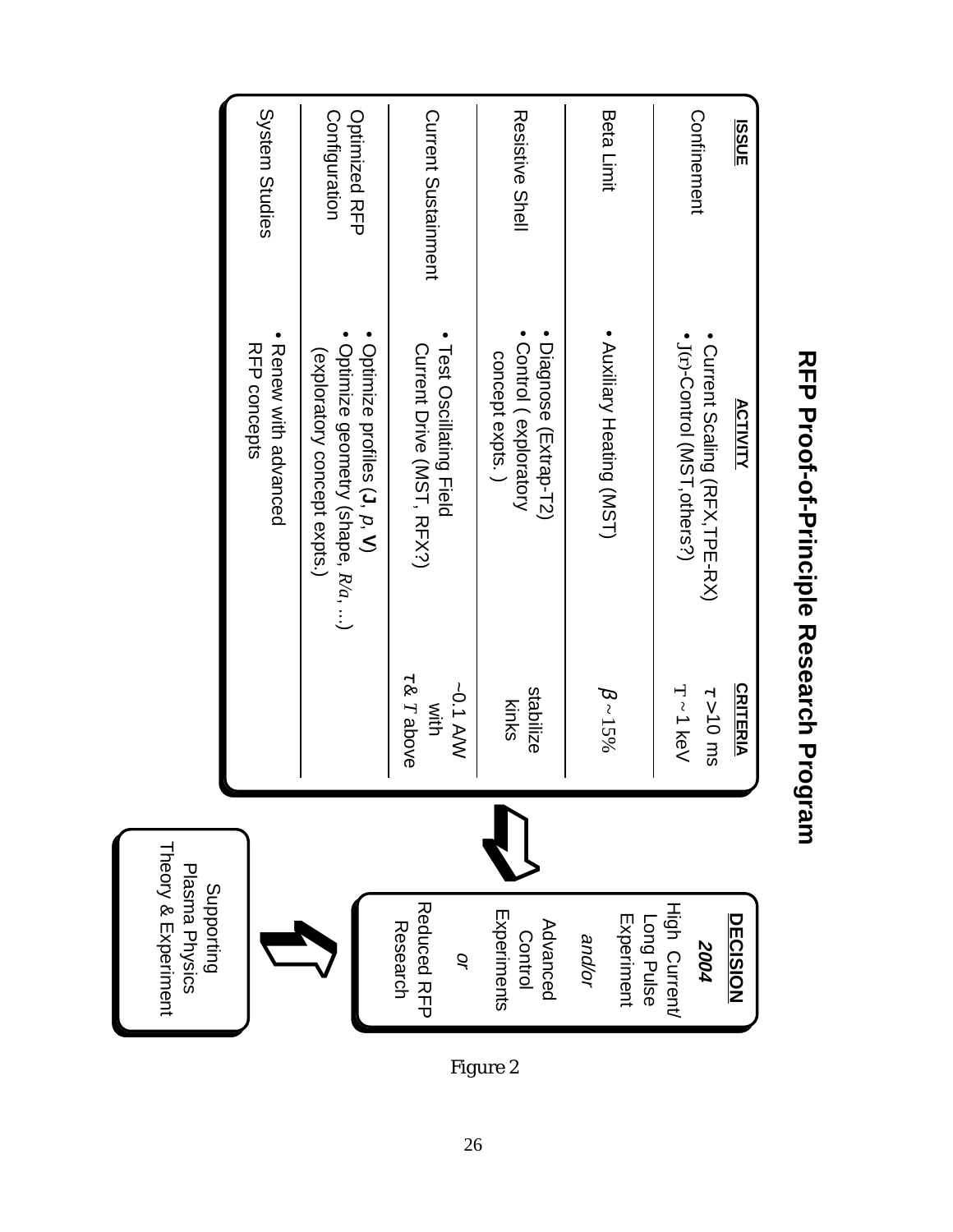### REFERENCES

- 1. E.P. Butt et al., in *Plasma Physics and Controlled Nuclear Fusion Research* (Proc. 2nd Int. Conf. Culham, 1965), Vol 2, IAEA, Vienna (1966) 751.
- 2. See H.A.B. Bodin and A.A. Newton, Nucl. Fusion 20, 1255 (1980) for a review of "fast" RFP experiments.
- 3. R.S. Massey et al., Fusion Tech. **8**, 1571 (1985).
- 4. A. Buffa et al., in *Plasma Physics and Controlled Nuclear Fusion Research* (Proc. 10th Int. Conf. London, 1984), Vol 2, IAEA, Vienna (1985).
- 5. H.A.B. Bodin, C.A. Bunting, P.G. Carolan et al., in *Plasma Physics and Controlled Nuclear Fusion Research 1982* (Proc. 9th Int. Conf. Baltimore, 1982) Vol 1, IAEA, Vienna (1983) 641.
- 6. R.R. Goforth, T.N. Carlstrom, C. Chu et al., Nucl. Fusion **26**, 515 (1986).
- 7. See, for example, E.J. Caramana, R.A. Nebel, and D.D. Schnack, Phys. Fluids **26**, 1305 (1983).
- 8. Sergio Ortolani and Dalton D. Schnack, *Magnetohydrodynamics of Plasma Relaxation*, World Scientific Publishing Co., Singapore (1993).
- 9. J.B. Taylor, Rev. Mod. Phys. **58**, 741 (1986).
- 10. G. Rostagni, Fusion Eng. Des. **25**, 301 (1995).
- 11. R.N. Dexter, D.W. Kerst, T.H. Lovell, S.C. Prager, and J.C. Sprott, Fusion Technol. **19**, 131 (1991).
- 12. Fusion Energy Sciences Advisory Committee, *Advice and Recommendations to the U.S. Department of Energy*, report DOE/ER-0690, U.S. Department of Energy, Office of Energy Research (1996).
- 13. *The TITAN Reversed-Field-Pinch Fusion Reactor Study, Final Report*, report UCLA-PPG-1200, University of California-Los Angeles (1990).
- 14. D.C. Robinson, Nucl. Fusion **18**, 939 (1978).
- 15. I.H. Hutchinson, M. Malacarne, R. Noonan, and D. Brotherton-Ratcliffe, Nucl. Fusion **24**, 59 (1984).
- 16. R.J. La Haye, T.N. Carlstrom, R.R. Goforth et al., Phys. Fluids **27**, 2576 (1984).
- 17. S. Assadi, S.C. Prager, and K.L. Sidikman, Phys. Rev. Lett. **69**, 281 (1992).
- 18. D.J. Den Hartog et al., in *Fusion Energy 1996* (Proc. 16th Int. Conf. Montreal, 1996), Vol 2, IAEA, Vienna (1997) 83.
- 19. J.S. Sarff, N.E. Lanier, S.C. Prager, and M.R. Stoneking, Phys. Rev. Lett. **78**, 62 (1997).
- 20. M.R. Stoneking, J.T. Chapman, D.J. Den Hartog et al. (to appear in Phys. Plasmas 1998) and references therein.
- 21. E. Fernandez and P.W. Terry, Bull. Am. Phys. Soc. **42**, 2047 (1997).
- 22. H.Y.W. Tsui, Ch. P. Ritz, G. Miller et al., Nucl. Fusion **31**, 2371 (1991).
- 23. H. Ji, H. Toyama, K. Miyamoto et al., Phys. Rev. Lett. **67**, 62 (1991).
- 24. T.D. Remple, C.W. Spragins, S.C. Prager et al., Phys. Rev. Lett. **67**, 1438 (1991).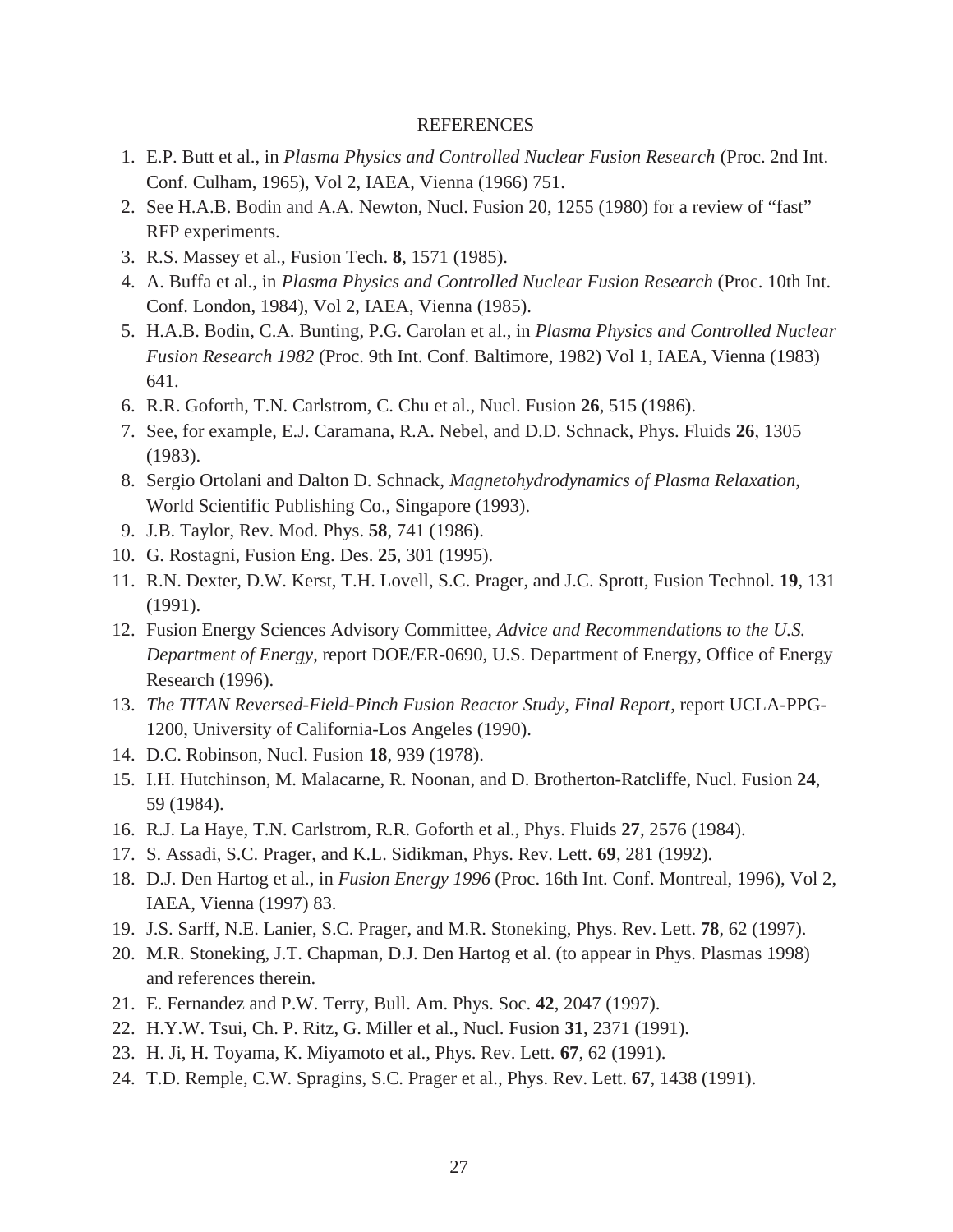- 25. V. Antoni, Plasma Phys. Control. Fusion **39**, B223 (1997).
- 26. B.A. Carreras and P.H. Diamond, Phys. Fluids B **1**, 1011 (1989).
- 27. D. Biskamp, E. Schwarz, and J.F. Drake, Phys. Rev. Lett. **75**, 3850 (1995).
- 28. A. Buffa et al., in *Controlled Fusion and Plasma Physics* (proc. 21st EPS conference, Montpellier) Vol. I (1994) 458.
- 29. A.F. Almagri, S. Assadi, S.C. Prager et al., Phys. Fluids B **4**, 4080 (1992).
- 30. C.C. Hegna, Phys. Plasmas **3**, 4646 (1996).
- 31. G. Fiksel, S.C. Prager, W. Shen, and M.R. Stoneking, Phys. Rev. Lett. **72**, 1028 (1994).
- 32. A.B. Rechester and M.N. Rosenbluth, Phys. Rev. Lett. **40**, 38 (1978).
- 33. P.W. Terry, G. Fiksel, H. Ji et al, Phys. Plasmas 3, 1999 (1996).
- 34. M.R. Stoneking, S.A. Hokin, S.C. Prager et al., Phys. Rev. Lett. **73**, 549 (1994).
- 35. E.J. Caramana and D.A. Baker, Nucl. Fusion **24**, 423 (1984).
- 36. A.Y. Aydemir and D.C. Barnes, Phys. Rev. Lett. **52**, 930 (1984).
- 37. D.D. Schnack, E.J. Caramana, and R.A. Nebel, Phys. Fluids **28**, 321 (1985).
- 38. H.R. Strauss, Phys. Fluids **28**, 2786 (1985).
- 39. A. Bhattacharjee and A. Hameiri, Phys. Rev. Lett. **57**, 206 (1986).
- 40. A.R. Jacobson and R.W. Moses, Phys. Rev. A **29**, 3335 (1984).
- 41. P.W. Terry and P.H. Diamond, Phys. Fluids **B** 2, 1128 (1990).
- 42. H. Ji, Y. Yagi, K. Hattori et al., Phys. Rev. Lett. **75**, 1086 (1995).
- 43. H. Ji, A.F. Almagri, S.C. Prager, and J.S. Sarff, Phys. Rev. Lett. **73**, 668 (1994).
- 44. J.T. Chapman, T.M. Biewer, D.J. Den Hartog et al., Bull. Am. Phys. Soc. **42**, 2046 (1997).
- 45. J.C. Ingraham, R.F. Ellis, J.N. Downing et al., Phys. Fluids B **2**, 143 (1990).
- 46. Y.L. Ho, Nucl. Fusion **31**, 341 (1991).
- 47. C.R. Sovinec, Ph.D. thesis, University of Wisconsin-Madison (1995).
- 48. D. Craig, A.F. Almagri, J.K. Anderson et al., Phys. Rev. Lett. **79**, 1865 (1997).
- 49. B.E. Chapman, C-S. Chaing, S.C. Prager et al., Phys. Rev. Lett. **80**, 2137 (1998).
- 50. G. Fiksel, A.F. Almagri, D. Craig et al., Plasma Sources Sci. Technol. **5**, 78 (1996).
- 51. S. Shiina, Y. Kondoh, and H. Ishii, Nucl. Fusion **34**, 1473 (1994).
- 52. E. Uchimoto, M. Cekic, R.W. Harvey et al., Phys. Plasmas **1**, 3517 (1994).
- 53. C.G. Gimblett, Nucl. Fusion **26**, 617 (1986).
- 54. Y.L. Ho and S.C. Prager, Phys. Fluids **31**, 1673 (1987).
- 55. Y.L. Ho, S.C. Prager, and D.D. Schnack, Phys. Rev. Lett. **62**, 1504 (1989).
- 56. E.J. Zita, S.C. Prager, Y.L. Ho et al., Nucl. Fusion **32**, 1941 (1992).
- 57. J. Friedberg et al., in *RFP Workshop*, proceedings of IEA RFP Workshop, University of Wisconsin-Madison (1996).
- 58. B. Alper et al., in *Plasma Physics and Controlled Nuclear Fusion Research 1988* (Proc. 12th Int. Conf. Nice, 1988) Vol 2, IAEA, Vienna (1989) 431.
- 59. R.R. Goforth et al., Nucl. Fusion **26**, 515 (1986).
- 60. B. Alper, Phys. Fluids B **2**, 1338 (1990).